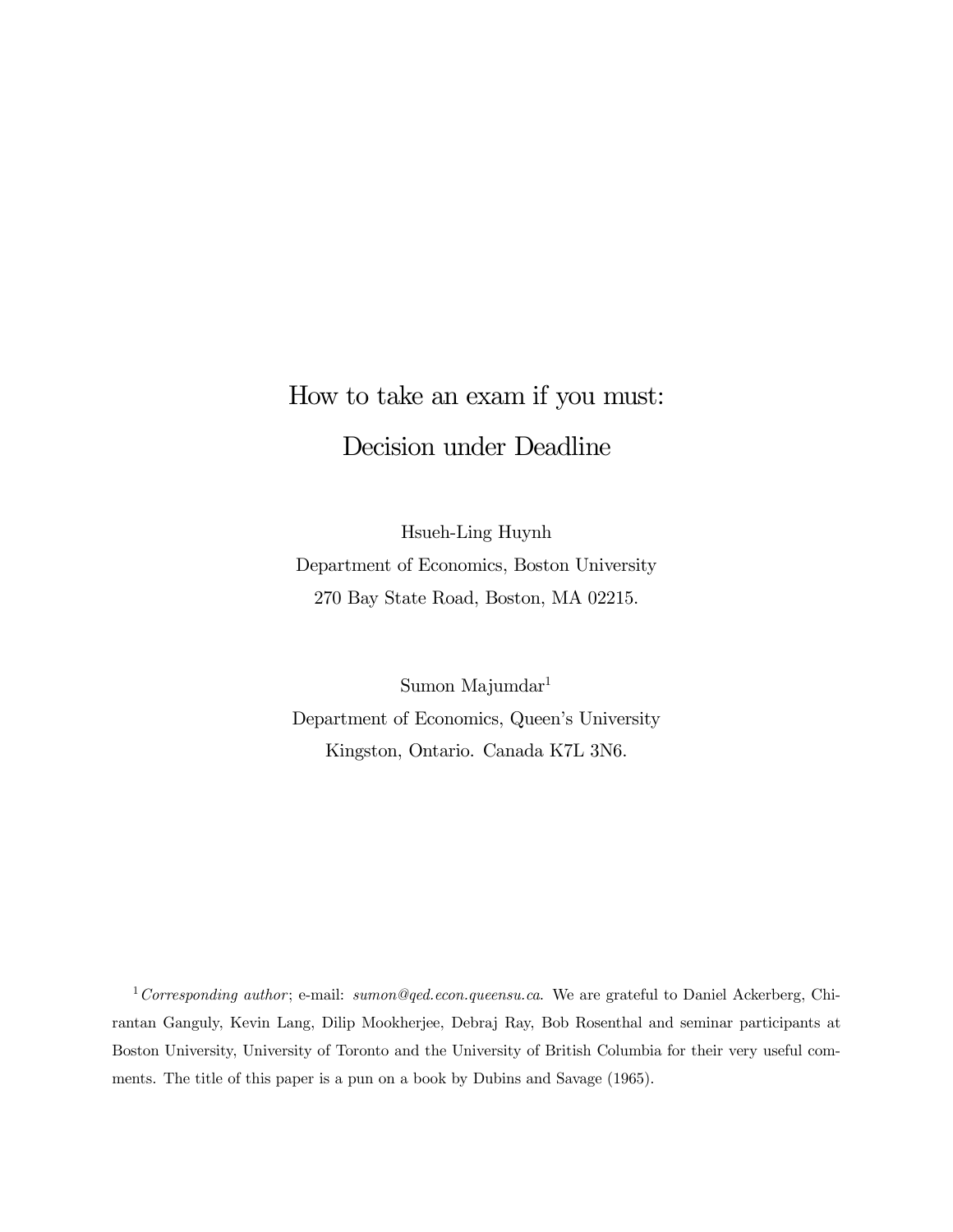## Abstract

This paper uses the example of an exam to model multi-dimensional search under a deadline. When the dimension is two, an order-invariance property allows simple characterization of the optimal search policy. Behavior is shown to be highly sensitive to changes in the deadline, and a wide variety of policies can be rationalized as the length of the deadline increases. This is contrasted with behavior under the traditional case of geometric discounting, in which a similar sensitivity to changes in the discount factor cannot hold. For dimensions higher than two, the invariance principle does not hold; this increases complexity of the problem of finding the optimal search policy.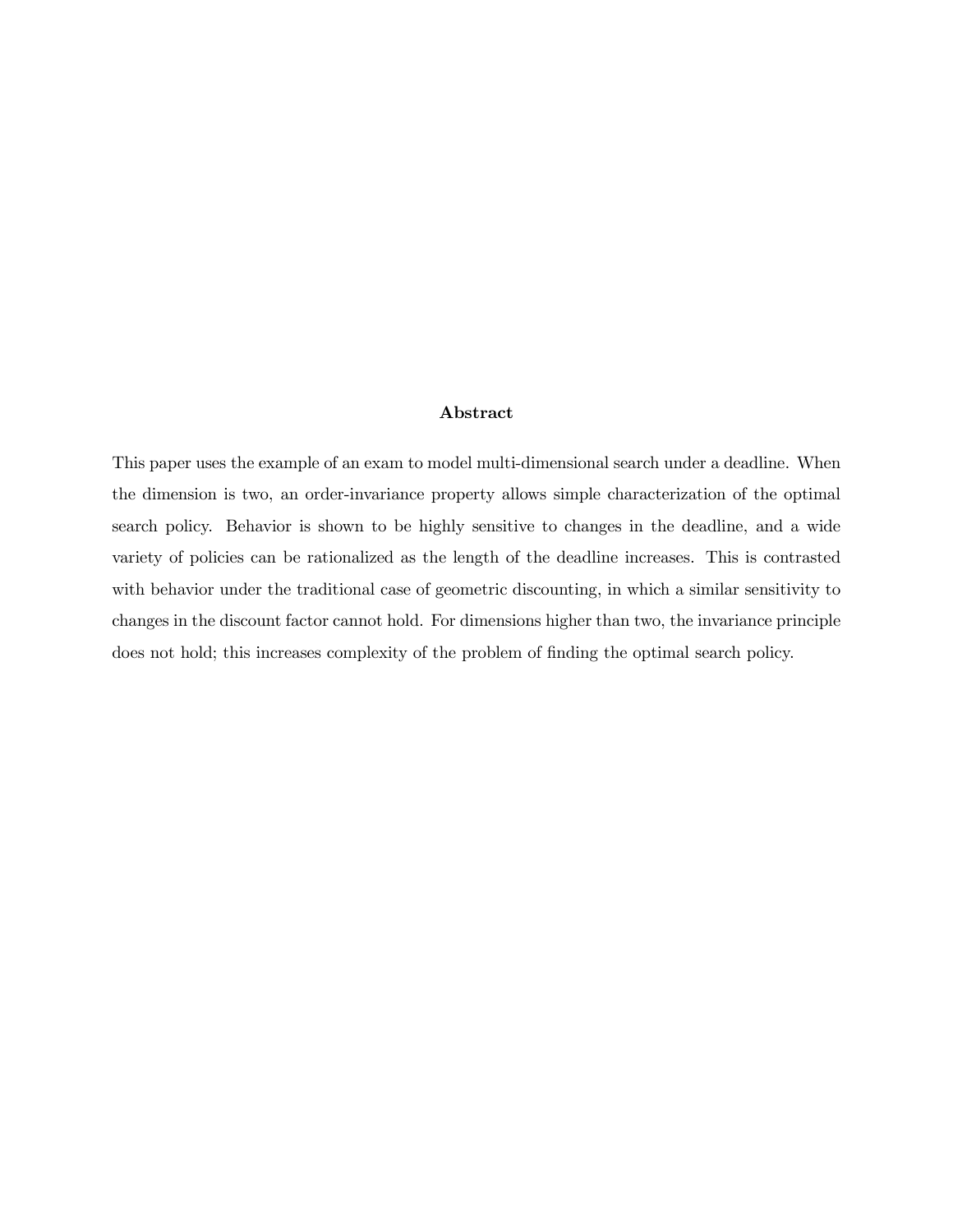## 1 Introduction

The pressure of a deadline is encountered in many situations. Often such deadlines are externally imposed, or are the result of a credible commitment that one has made. Graduate students aim to finish their thesis before financial support runs out; governments seek to maximize their 'achievements' by the end of their electoral term; firms' research strategies are often influenced by the deadlines before patents expire. While the economic importance of deadlines is obvious, its exact impact has been relatively little studied.

In this paper we study the effect of deadlines on economic processes that involve multi-dimensional search. While searches with an infinite (or indefinite) horizon have inspired an impressive literature both within and beyond economics, it is perhaps easy to believe that finite horizon search problems offer little intellectual challenge or economic insight. We show that, to the contrary, the nature and length of the deadline can have strong and possibly counter-intuitive effects on the process and optimal strategy of the search.

A good paradigm for many decision situations under deadlines is one that most individuals have faced at some time or the other, namely, when taking an exam: credit is only awarded for completing correct answers within the stipulated time; after the time limit on the exam is past, the value from a correct answer diminishes to zero. When two or more questions are involved and one is unsure of one's chance of success on the various questions, the existence of such a deadline will affect behavior with respect to the attempts that one makes on each question, and consequently on the outcome. In this paper, we seek to explore the behavioral effects of deadlines in decision problems involving multiple time-consuming projects, with uncertainty regarding the chance of success in each.

We model the situation as a multi-dimensional search problem: there are several questions, each with a possible set of answers. Although the candidate is aware of this set, she is unsure which one among them is the correct answer. This uncertainty could be either factual or logical; if it stems from an uncertainty in knowledge such as "What is the currency of Russia – the ruble or the peso?", it maybe impossible to resolve the uncertainty within the atmosphere of the exam. If however the uncertainty is logical, then time could be a useful resource in resolving it; for example, in a mathematics exam, knowledge of the axioms of mathematics should, in principle, allow one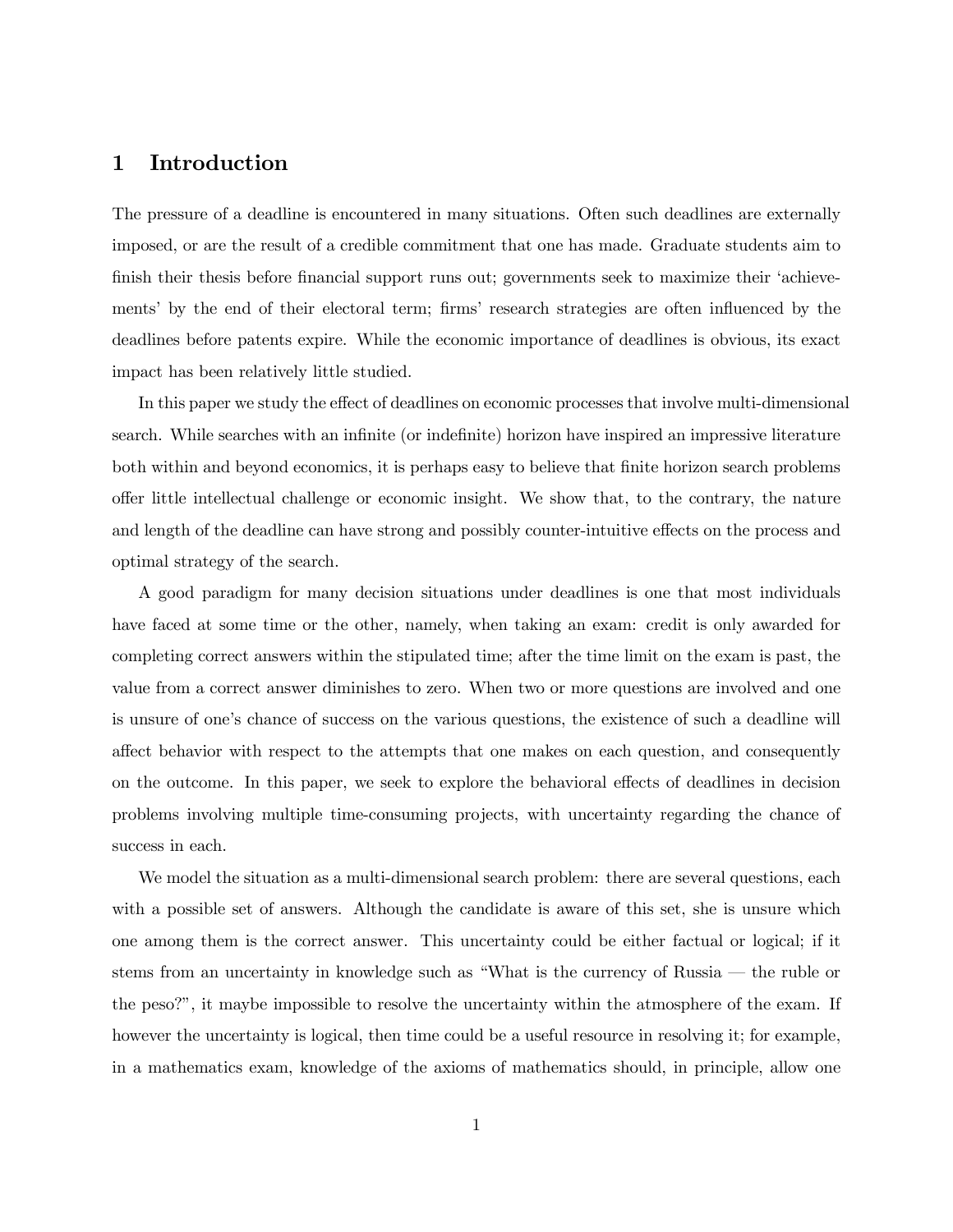to verify whether a given series of statements constitute a proof (or refutation) of the proposition in question. In this paper, we assume that the uncertainty the candidate has over the possible answers is logical, so that given enough time, she could arrive at the correct answer by verification and elimination. More precisely, we assume that in each period of time, it is possible for her to verify whether or not a particular answer is the right one for the corresponding question. Points are only awarded for arriving at the correct answer within the given deadline.

The candidate begins with some subjective beliefs about how likely it is for each of the possibilities to be the correct answer. This sort of probabilistic judgement may be a reflection of her preparation, expertise or experience. Given her subjective beliefs on the various sets of answers and the given deadline, the optimal search policy for the candidate will consist of deciding at each point of time, the question that she will attempt in the upcoming period, given her history of success or failure up to that stage.

We begin by establishing that when there are only two questions, changing the order of attempts on the two questions does not change the probability of finding the correct answer in either. Thus for example, the following two policies have the same value: (i) "Start by attempting question A once. If successful, use remaining time on  $B$ ; if unsuccessful in the first attempt on  $A$ , then try  $B$ until success." (ii) "Attempt question  $B$  upto (and including) the last but one period. If successful at any intermediate period, use remaining time on  $A$ ; if not, then attempt question  $A$  (once) in the last period." This order-invariance property allows a simple characterization of the optimal policy in the case of an exam with two questions. In most of the paper, we focus our analysis on this case.

In determining this optimal policy, the candidate trades off the immediate prospect of getting a reward against the informational value from eliminating some suspects (and thereby increasing the probability of future rewards). A simple example will illustrate the point: suppose there are two questions A and B. Suppose on question A, the candidate has 5 possible answers among which she is 99% sure that  $A_1$  is the correct one (with the remaining 1% equally distributed over the other four possibilities). For question  $B$ , she has two suspects, each of which she considers to be  $50\%$ likely. If she has only one period to use, she would obviously attempt question A, but facing an exam of length  $T = 2$ , it is optimal for her to start by attempting B (and sticking to it if she fails).

The above example also shows, albeit in a rather trivial way, the effect of the deadline in play in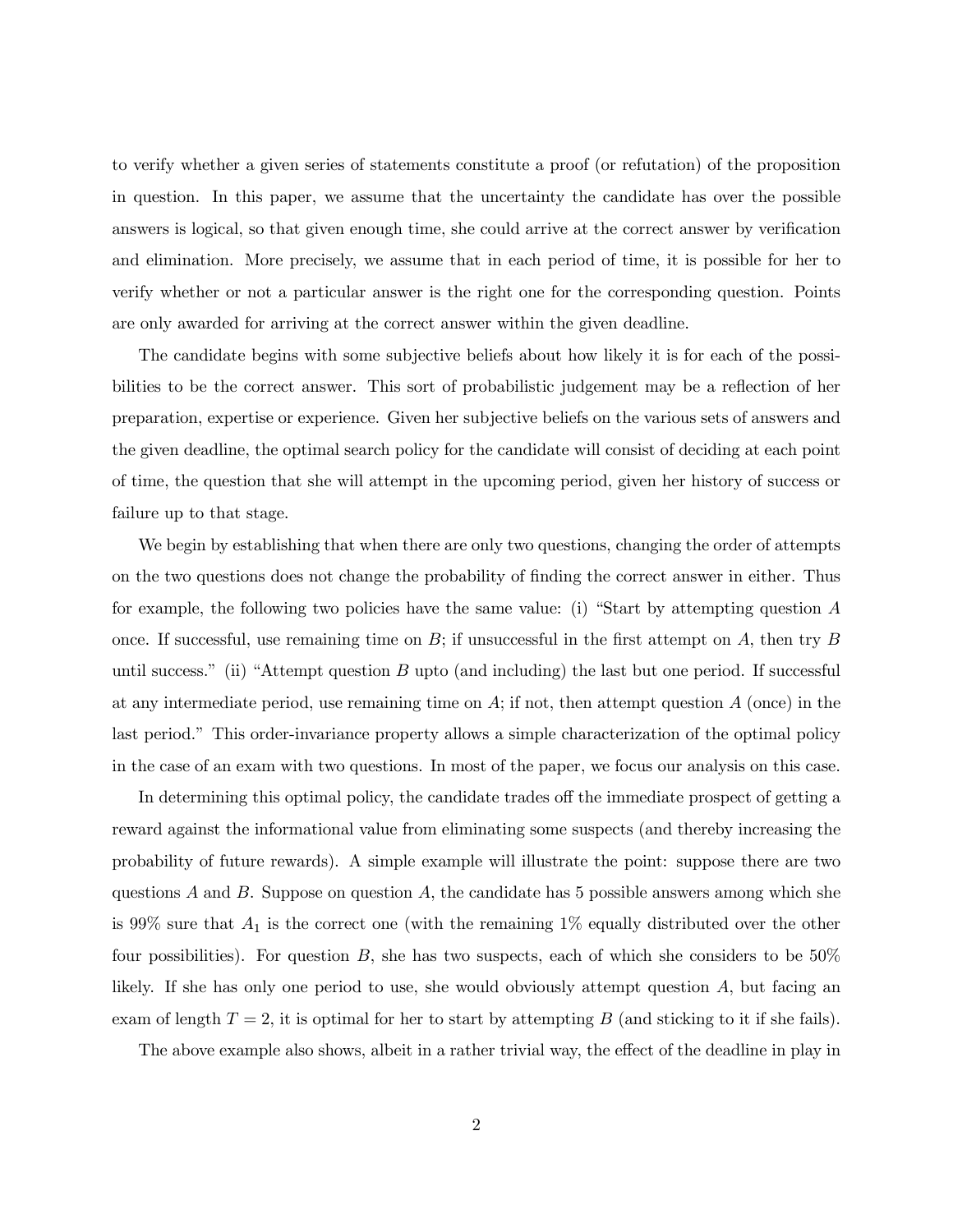determining the optimal policy. More generally, we may attempt to answer the following question:

• What behavior can be rationalized as optimal under a deadline, with respect to any system of subjective probabilities at all?

In this paper, we provide some partial answers. While it is not true that all sequences of policies are rationalizable, we can do so for several broad classes of policies. As we see later, even given the same system of beliefs, a wide variety of disparate behavior can be justified as being rational under various sets of deadlines.

While the appearance of deadlines is a ubiquitous fact of life, one may also ask whether deadlines could be interpreted as a particular form of discounting, namely, no discounting of payoffs till the deadline and then infinite discounting past it. The most widely used way of modelling impatience in economics is to assume that agents have a constant rate of inter-temporal substitution, thus giving rise to geometric discounting. Do deadlines and geometric discounting lead to similar sets of behavior? More specifically, we formulate our search model as an infinite-horizon geometric discounting model, and ask:

• Is every search policy that is rationalizable under an unbounded sequence of deadlines also rationalizable under a sequence of discount factors approaching unity?

In other words, is behavior under a long enough deadline similar to that without any deadline but with a high enough discount factor? We consider this question in section 4. As we shall see, the answer is negative. We find that while it is possible to justify behavior that is very sensitive to a change in the length of the deadline as being optimal, it is much more difficult to generate a similar sensitivity of optimal behavior to changes in the discount factor. Geometric discounting imparts the property of analyticity to the difference in value functions between two different policies; this makes infinite oscillation between them impossible. On the other hand, it is possible to rationalize behavior that involves switching infinitely often between such policies as "attempt question A until success" and "attempt question  $B$  until success" depending only on the length of the deadline.

As mentioned earlier, in the case of only two questions, an order-invariance property exists so that the value for any policy does not depend on the order of attempts on the two questions.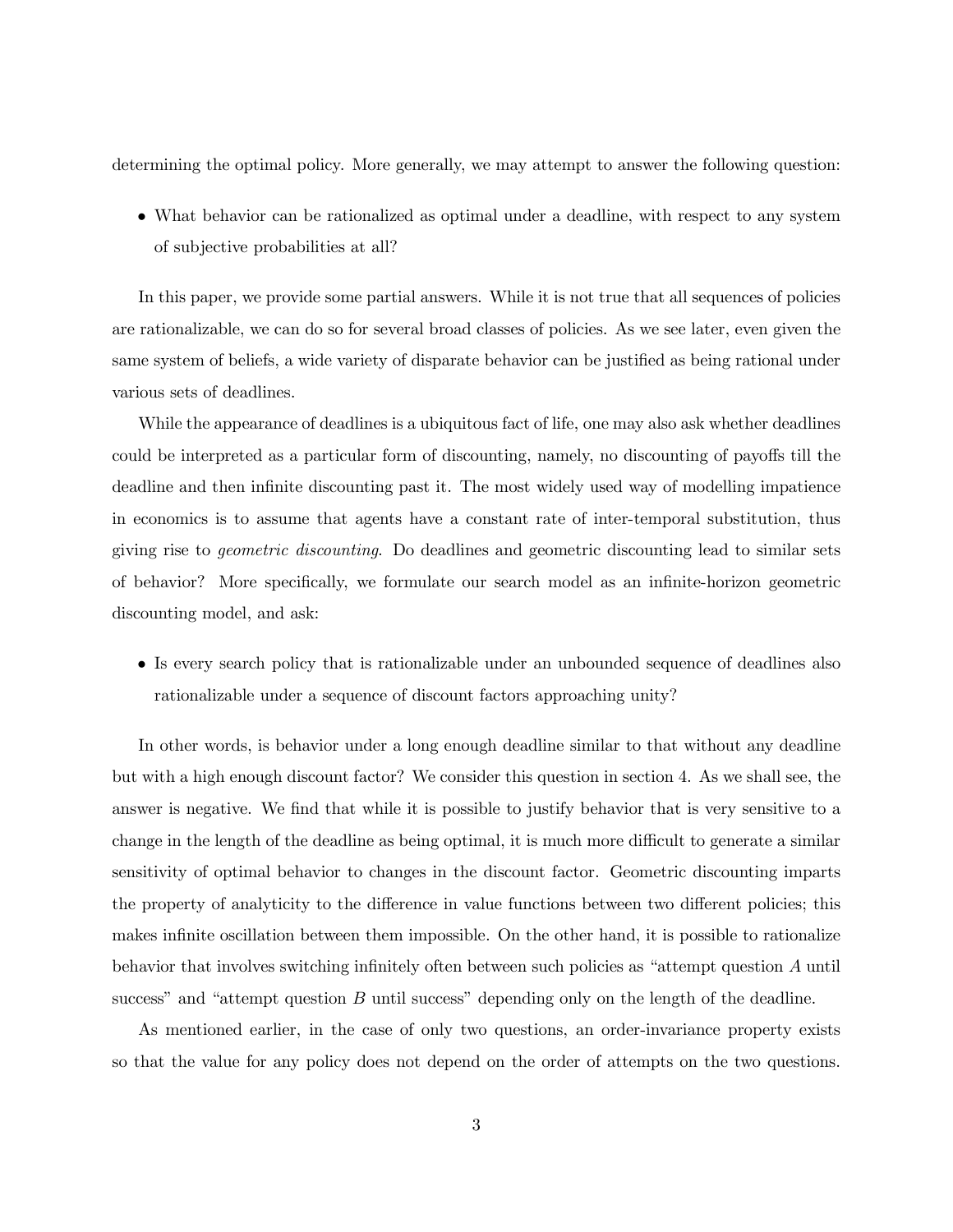This property does not hold for three questions or more. Furthermore, as we show via a counterexample, the invariance property does not even hold for the optimal policy, thereby making its characterization more complex in such cases.

The rest of the paper is organized as follows. In Section 2, we define the basic search model under deadlines. Section 3 characterizes the optimal policy in the case of two questions. In section 4, we examine behavior that can be rationalized under deadlines versus that in an infinite-horizon geometric discounting framework. Section 5.1 presents a counter-example to show that the invariance property fails to hold in an exam involving more than two questions. In section 5.2, we consider an extension to the basic model for which the order invariance property holds for any number of questions, and we conclude by broadly discussing some possible applications.

## 2 A Search Model with Deadlines

#### 2.1 Model of an Exam: the general problem

Consider an exam with n questions,  $A, B, C, \ldots$  For each question, the candidate has a list of possible answers  $\{A_1, A_2, ...\}$ ,  $\{B_1, B_2, ...\}$ , etc. Each list contains exactly one correct answer to the question and the lists are mutually exclusive: thus for example,  $A_4$  cannot be the right answer to both questions A and B. These facts are known to the candidate.

The candidate's subjective probability on  $A_i$  being the correct answer to question  $A$  is denoted by  $a_i$ . Therefore  $a_i \geq 0$  and  $\sum_i a_i = 1$ . Likewise for the other questions, we adopt the convention of denoting subjective probabilities on the answers by the corresponding lower-case letter. The probability distributions a, b, ... are assumed to be mutually independent; thus failure or success on one question does not provide any new information about the other questions. As discussed in the Introduction, this formulation is intended to capture uncertainty which is "logical" in nature and may be resolved over time by verification and elimination.

The duration of the exam consists of T periods of time. In each period, the candidate is able to pick exactly one question (say  $B$ ) and verify whether a particular possibility (say  $B_4$ ) is the correct answer for that question.  $\alpha$  marks are awarded to the candidate if she gets the right answer for question A within the stipulated time,  $\beta$  marks for B, and so forth. The candidate's objective is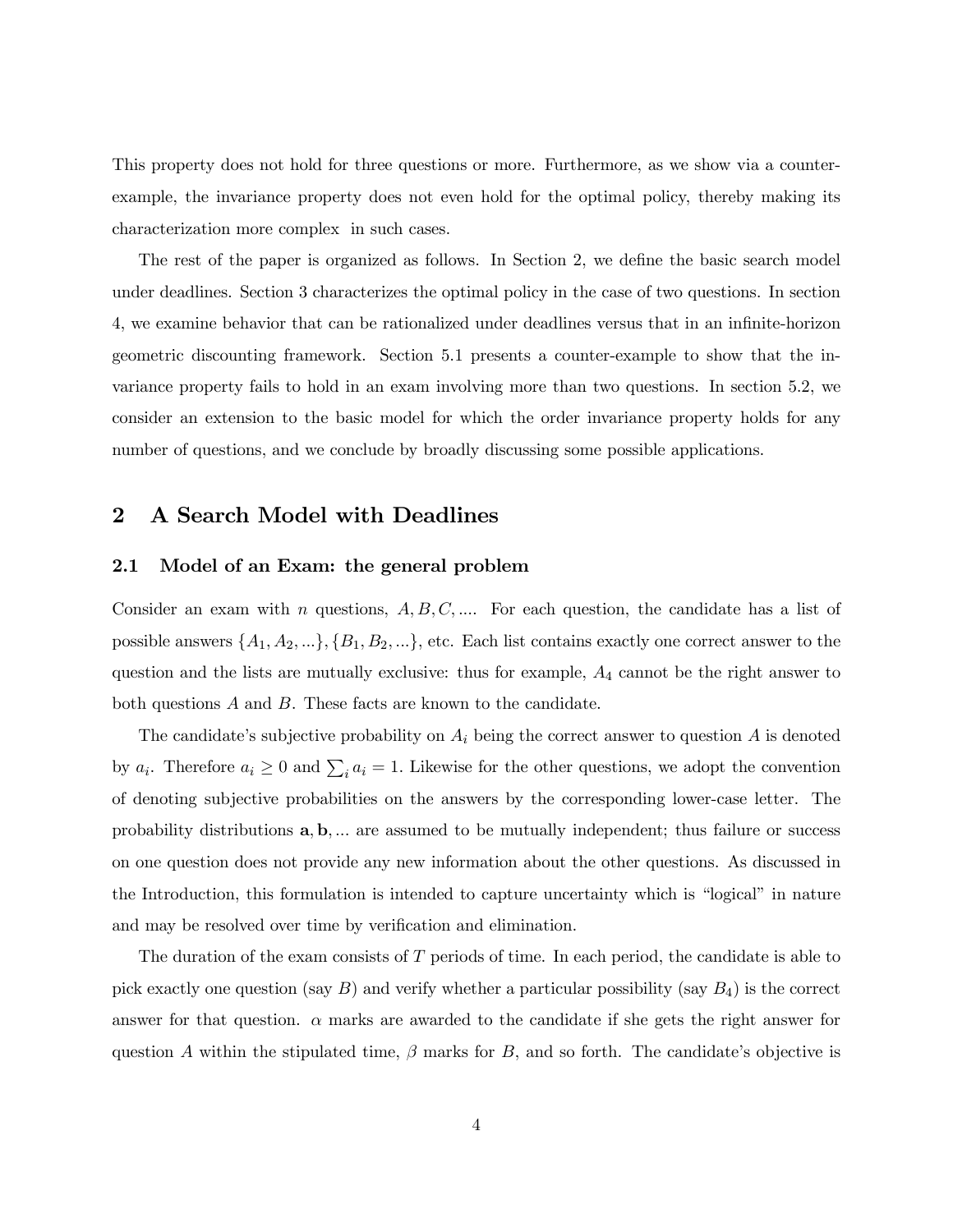to maximize the expected number of marks in the exam.<sup>1</sup>

Facing the deadline, upon deciding to attempt a particular question in the upcoming period, the candidate will clearly pick to verify the most likely possibility from the list of (remaining) answers to that question. Therefore, without loss of generality we may relabel the possible answers to a question such that the corresponding subjective probabilities are in non-increasing order i.e.  $a_i \ge a_{i+1}$  etc. If the candidate succeeds with her choice, she then shifts her focus to the remaining unanswered questions; if she does not succeed, she updates her belief on the question that she has just attempted. For example, if she has tried question  $B$  for the first  $k$  periods and not found the correct answer, then her subjective probability on B is updated, with support on  $\{B_{k+1}, B_{k+2}, ...\}$ and the corresponding probabilities given by  $b_{k+j}/(1-\sum_{i=1}^{k} b_i)$ ,  $j=1,2,......$ 

Although this model is reminiscent of 'multi-armed bandit' problems (see Gittins 1989), there are two important differences: (i) in contrast to the finite deadlines in our model, the time horizon in the bandit problems is typically infinite, and (ii) in the typical bandit problem, flow payoffs are realized at every period, as opposed to the one-shot nature of the payoffs in our model. As we shall see below, this makes the analysis in the two problems significantly different.

## 2.2 An Equivalent Formulation in terms of Hazard Rates

For future analysis, it is convenient to reformulate the model in terms of the hazard rates on the questions. We denote the *hazard rate* for the distribution **a** by:

$$
h_i^A = \frac{a_i}{(1 - a_1 - \dots - a_{i-1})} \qquad i = 1, 2, \dots
$$
 (1)

This is the probability that  $A_i$  is the correct answer for question  $A$ , conditioned on the event that  $A_1, A_2, \ldots A_{i-1}$  are not. Thus, if the candidate has failed to find the right answer to question A among the first  $i - 1$  possibilities, then her subjective belief on  $A_i$  being the correct one is given by  $h_i^A$ . The hazard rates for the other questions are similarly defined.

For future reference, it may be also useful to note the reciprocal relation:

$$
a_i = (1 - h_1^A)(1 - h_2^A) \dots (1 - h_{i-1}^A) h_i^A
$$
  
=  $g_1^A g_2^A \dots g_{i-1}^A h_i^A$  (2)

 $1<sup>1</sup>$ As we show in section 5.2, the analysis is isomorphic if the candidate is interested in correctly answering only one of two equally weighted questions.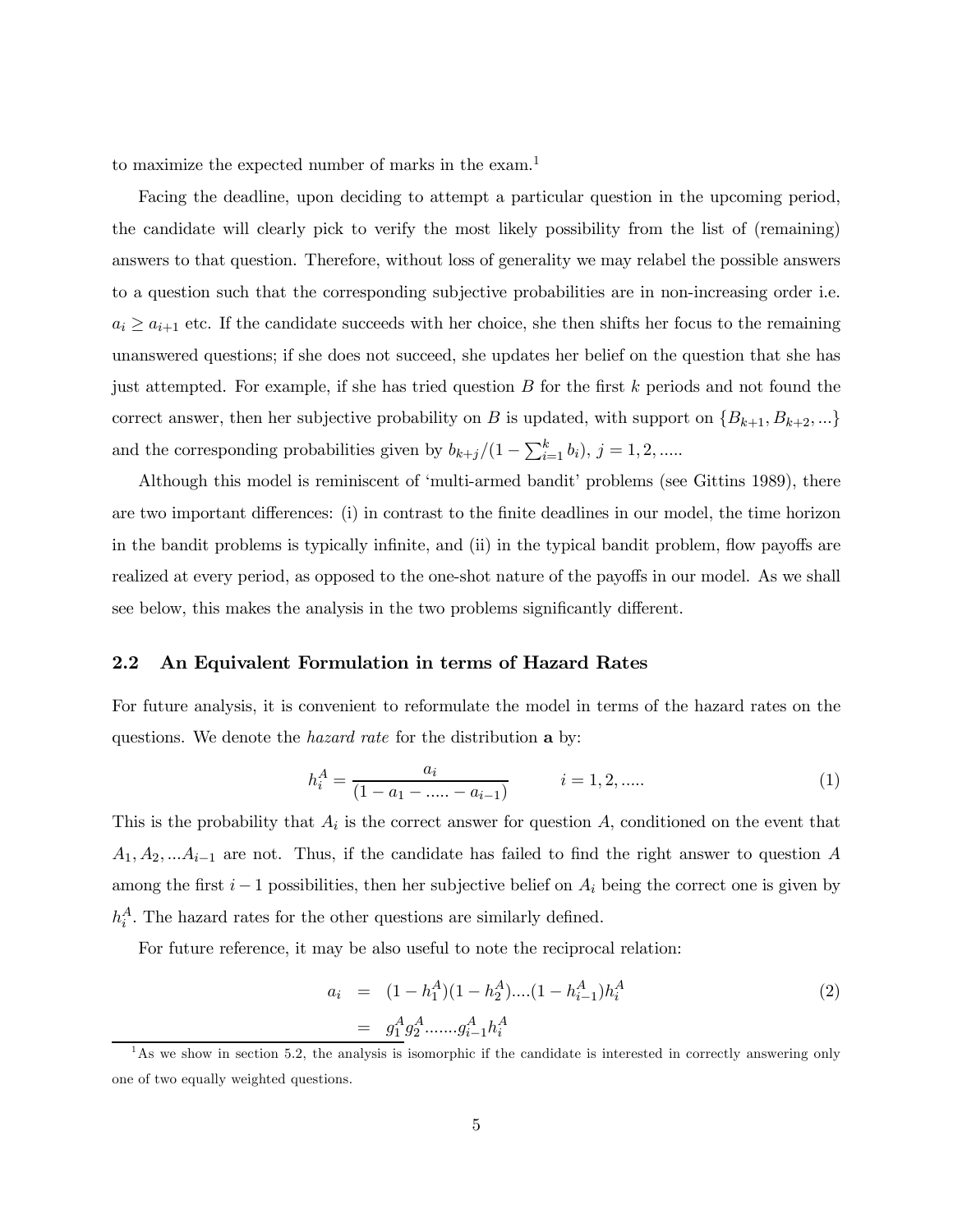where  $g_i^A$  is defined as  $g_i^A = 1 - h_i^A$ .

# 3 The Case of Two Questions

In this section, we consider the problem when the candidate faces only two questions. In this case, a policy needs to only determine the sequence to be followed when none of the questions have been answered correctly. In the event of a success, the follow-up policy is trivial, namely, use the residual time to attempt the remaining (unanswered) question. As we show later, this makes analysis of the optimal policy in the case of two questions much simpler than that for a higher number of questions.

## 3.1 An Invariance Principle

Let us denote the two questions by  $A$  and  $B$ . Here, a policy can be described as a sequence of the following form:  $(Q_i^{(t)})_{t=1}^T, Q_i^{(t)} \in \{A, B\}$ . This is understood to mean the following: if the candidate has failed to find the right answer to either question prior to period t, then she will attempt  $Q_i^{(t)}$ in that period. On failure, she continues with this policy (i.e. attempts  $Q_i^{(t+1)}$  in period  $t + 1$ ); if she succeeds, she only attempts the remaining question in the residual time.

We begin by showing that in the case of two questions, the particular order in which the questions are attempted does not matter: the value of a policy is determined only by the number of attempts on each question. For example, if the deadline is say  $T = 5$ , both policies  $BABAA$  and AAABB would yield the same value.

**Proposition 1** (Invariance Principle) In an exam with two questions A and B, all policies that contain the same number of attempts on A have the same value.

#### Proof. See Appendix. ■

The proof of the invariance principle can be seen from figure 1. In the figure, the x- and y-axes denotes the number of attempts on questions  $A$  and  $B$  respectively, while the dark and dashed lines denote policies AABAABBA and AABAABAB respectively (with a deadline of  $T = 8$ ). Both have the same number of attempts on both questions (5 on question A and 3 on B), but differ in their order of attempts. Now, if the pair of true answers  $(A_i, B_j)$  to the two questions lies in the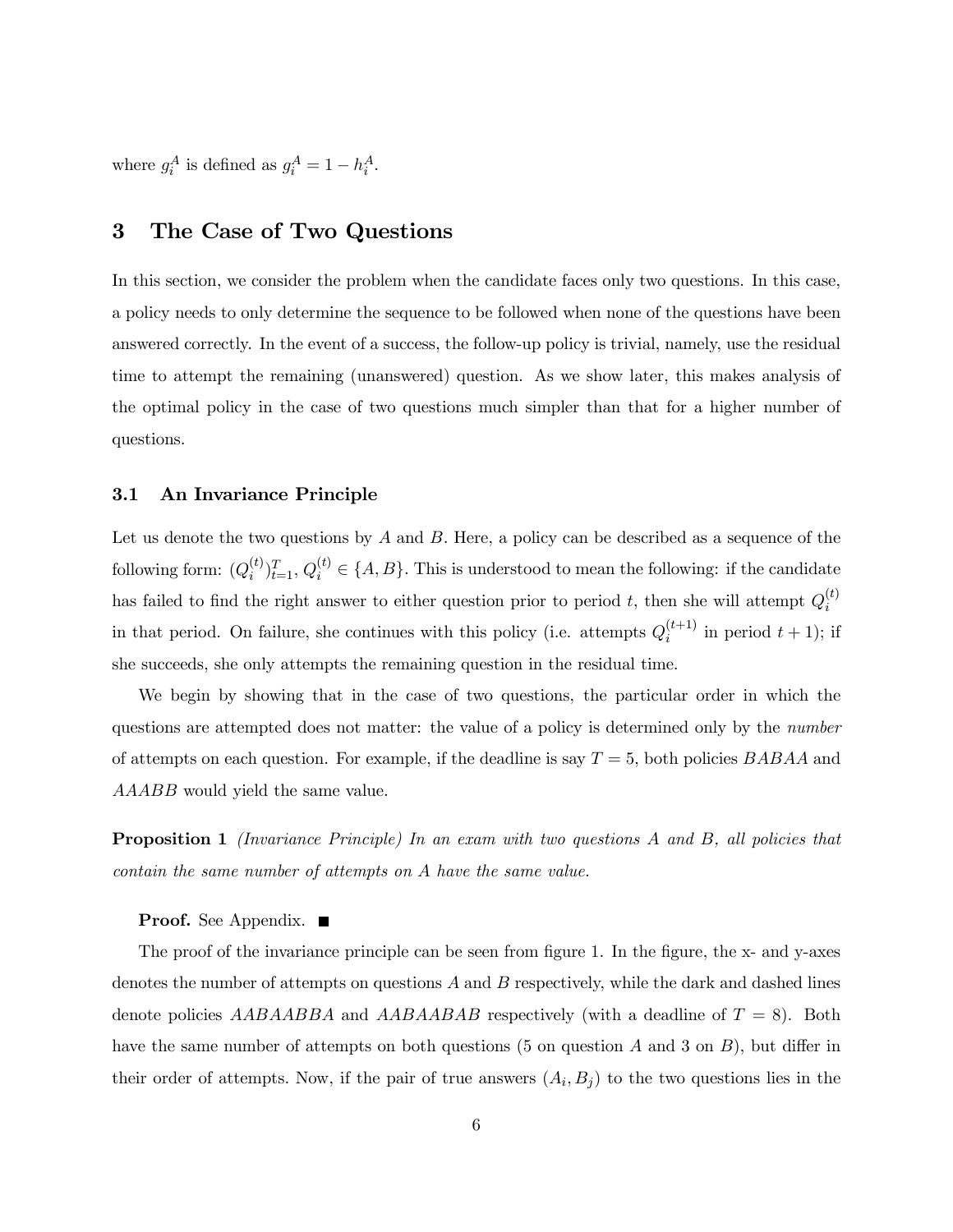

Figure 1: The Invariance Principle

region  $i + j \leq T$ , then either of the above two policies would lead to success in both questions and realize the value  $\alpha + \beta$ . Likewise, if the pair of true answers lie in the region  $i > 5$  and  $j > 3$ , then neither policy will lead to success in either question and so the realized value from both policies is 0. Finally, suppose  $i \leq 5$  while that for B is  $B_j$  with  $j>T-i$ ; now, pursuing either policy leads to success in A but failure in B and the realized value is  $\alpha$ . Similarly, both policies realize the value  $\beta$  when  $j \leq 3$  and  $i>T-j$ . This means that the policies  $AABAABBA$  and  $AABAABAB$ , which have the same number of attempts on questions  $A$  and  $B$ , produce the same outcome, and a fortiori the same value, in every possible state  $(A_i, B_i)$ .

This invariance principle greatly simplifies the problem of determining the optimal policy in the case of two questions: one requires to only determine the optimal number of attempts on one of the questions, not their order. So, from now on, we will generally refer to a policy only by the number of attempts on question A. Let us denote by  $V(m)$  the value from pursuing a policy involving m attempts on A (and  $T - m$  attempts on B);  $V(m)$  is given by:

$$
V(m) = \sum_{i=1}^{m} a_i [\alpha + \beta \sum_{j=1}^{T-i} b_j] + (1 - \sum_{i=1}^{m} a_i) \sum_{j=1}^{T-m} b_j [\beta + \alpha \sum_{k=m+1}^{T-j} \frac{a_k}{(1 - \sum_{i=1}^{m} a_i)}]
$$
(3)

The value function consists of two parts:  $[\alpha + \beta \sum_{j=1}^{T-i} b_j]$  is the expected value conditioned on having correctly answered A on the *i*-th attempt, and then using the remaining time to answer  $B$ ;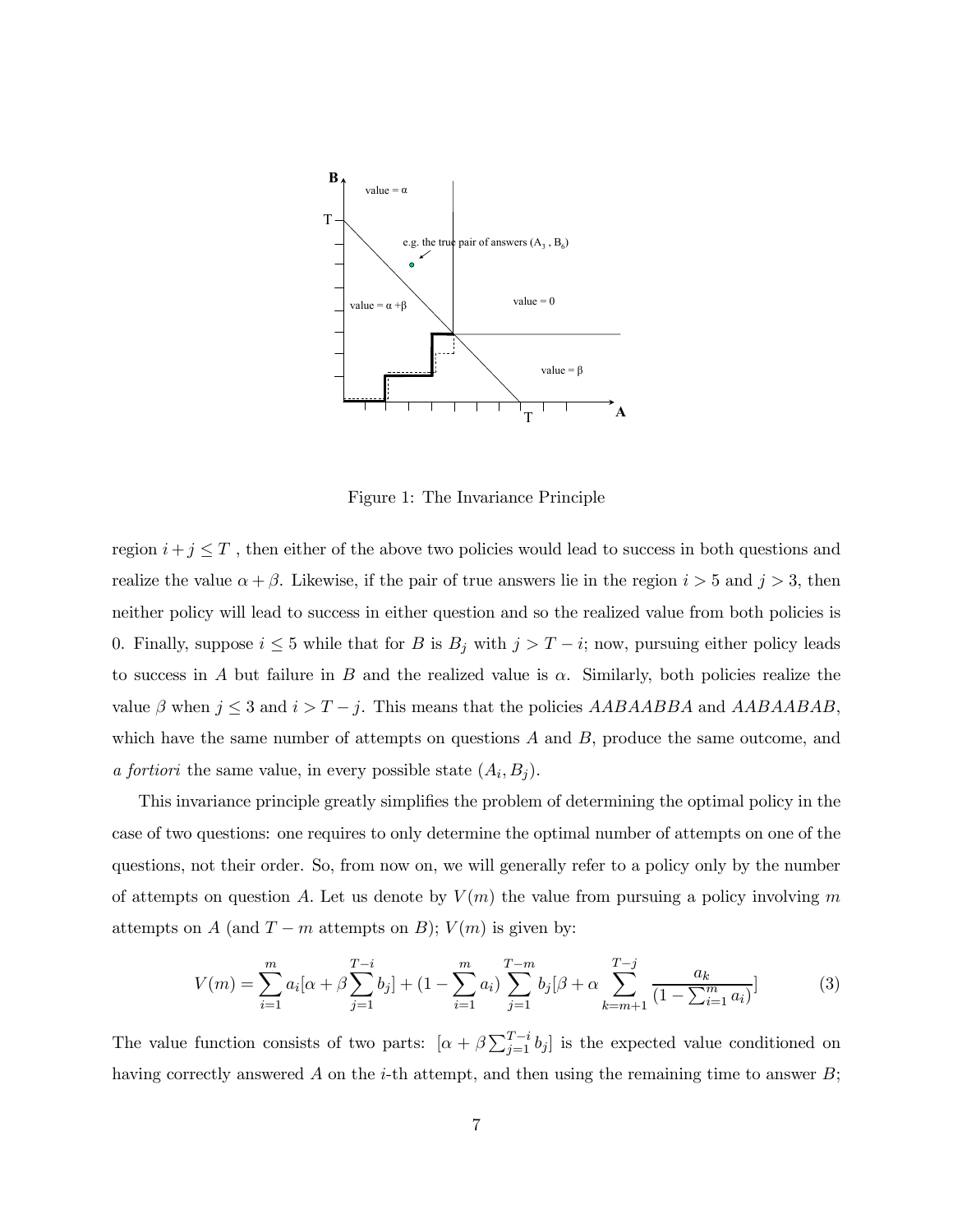if the candidate does not succeed in answering A in the first  $m$  attempts, then she switches to  $B$ , where  $[\beta + \alpha \sum_{k=m+1}^{T-j} \frac{a_k}{(1-\sum_{i=1}^m a_i)}]$  is the expected value conditioned on getting B right on the j-th attempt and then using the residual time to attempt A (with the updated probabilities).

It is useful to rewrite this expression in terms of the overall probabilities of correctly answering each question:

$$
V(m) = \alpha \left[ \sum_{i=1}^{m} a_i + \sum_{i=m+1}^{T-1} a_i \left( \sum_{j=1}^{T-i} b_j \right) \right] + \beta \left[ \sum_{j=1}^{T-m} b_j + \sum_{j=T-m+1}^{T-1} b_j \left( \sum_{i=1}^{T-j} a_i \right) \right]
$$

Thus this policy may uncover the correct answer to question A in two ways: first, if this answer lies within the first  $m$  possibilities; if not, then it will be uncovered only if the candidate finds the right answer to B and then has sufficient time left to get to it. The marginal effect of increasing the number of attempts on question A from m to  $m+1$  is now clear: the gain on A is the increased probability of uncovering  $A_{m+1}$ , while the loss on B is the decreased chance of uncovering  $B_{T-m}$ :

$$
V(m+1) - V(m) = \alpha[a_{m+1} - a_{m+1} \sum_{j=1}^{T-(m+1)} b_j] - \beta[b_{T-m} - b_{T-m} \sum_{i=1}^{m} a_i]
$$
(4)

The marginal effects can be added up to obtain the global effect of raising the number of attempts on question  $A$  from  $0$  to  $m$ :

$$
V(m) - V(0) = \alpha F_A(m)[1 - F_B(T - m)] - \beta [F_B(T) - F_B(T - m)] - (\alpha - \beta) \sum_{i=1}^{m} F_A(i) b_{T-i}
$$

where  $F_A(m) = \sum_{i=1}^m a_i$  and  $F_B(T-m) = \sum_{j=1}^{T-m} b_j$  are the cumulative distributions for A and B respectively. Therefore the optimal number of attempts on question  $A$  is the value of  $m$  that maximizes the above expression.

When the weights on the two questions,  $\alpha$  and  $\beta$ , are the same (and equal to 1), the expression simplifies to:

$$
V(m) - V(0) = F_A(m) - [F_B(T) - F_B(T - m)] - F_A(m)F_B(T - m)
$$
\n(5)

In the rest of the analysis, we will assume that the marks on both questions are equal i.e.  $\alpha = \beta = 1$ . We feel that putting unequal weights on the two questions complicates the problem without adding much extra insight.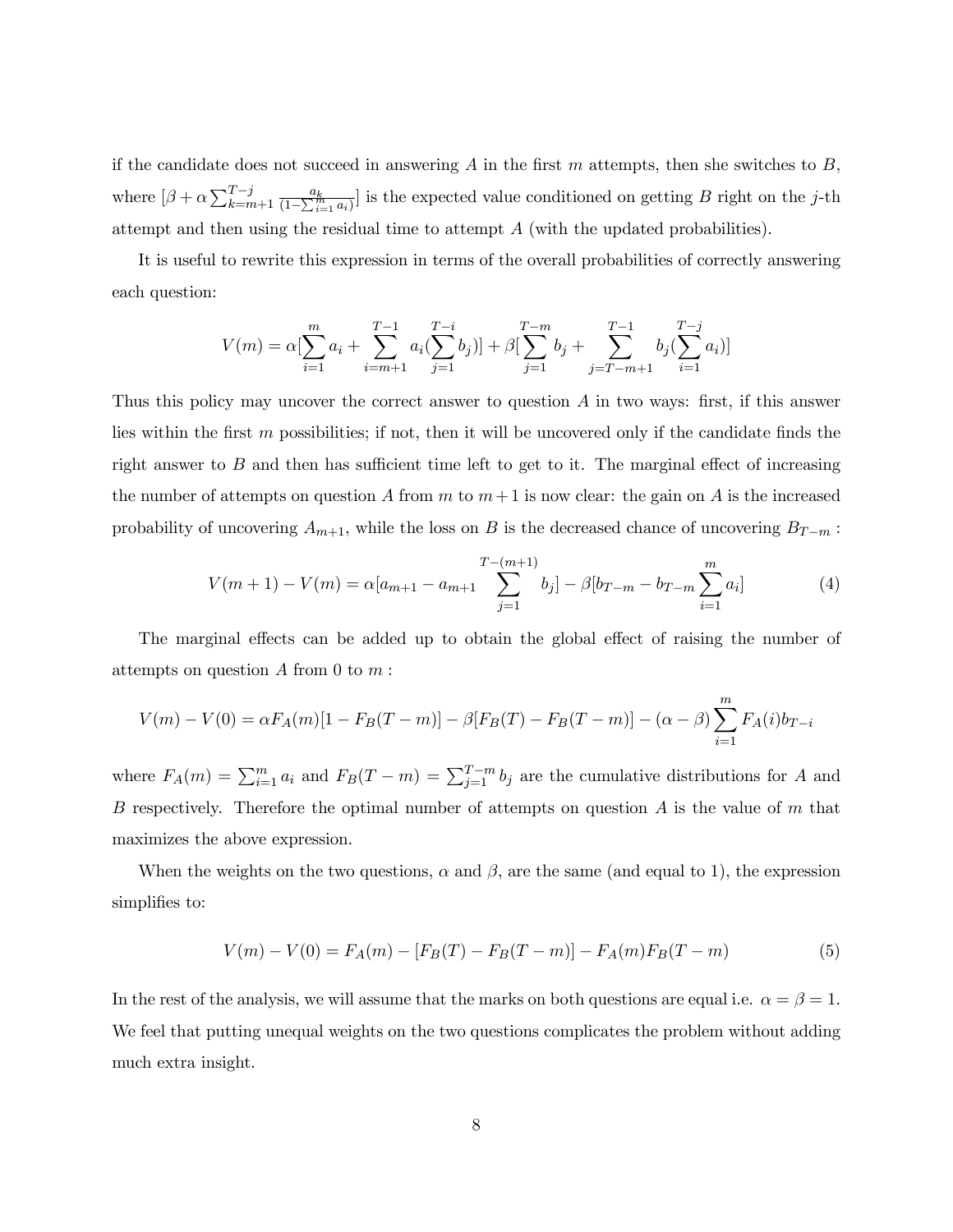## 3.2 Characterization of Optimal Policies

In this section, we try to characterize properties of the optimal policy under certain probability distributions. We begin with the case when the candidate is sure of one of the questions; the following proposition shows that it is always optimal to attempt the "sure-shot".

**Proposition 2** In an exam with two equally weighted questions, if the candidate is sure of correctly answering a question within the deadline, then attempting that question until she succeeds on it is an optimal policy.

**Proof.** Suppose the candidate is sure of answering question A within the deadline i.e.  $F_A(T)$ 1. Then from (5),  $V(T) - V(0) = 1 - F_B(T)$ .

Since  $F_A(m)$  and  $F_B(T-m)$  are both non-negative and no greater than 1, it follows that:

$$
V(m) - V(0) + F_B(T) = F_A(m) + F_B(T - m) - F_A(m)F_B(T - m) \le 1
$$

Hence for every  $m \leq T$  we have,  $V(m) - V(0) \leq 1 - F_B(T) = V(T) - V(0)$ , i.e. attempting A until success is optimal.  $\blacksquare$ 

The intuition for this result is simple. Suppose the true answer to question  $A$  is  $A_i$  and that for B is  $B_j$ . When one of the questions, say A, is a "sure-shot", then  $i \leq T$  and the policy of "attempt" A until success" uncovers it with probability one. Any other policy  $P$  of the form "attempt A k times" does as well as the policy of focusing first on A if  $i+j \leq T$ . However, if  $i+j$  exceeds T, then only one of the questions can be correctly answered. In this case, whereas, the policy of focusing first on A answers it correctly for sure, policy  $\mathcal P$  may not have a sure shot either at question A or question B.

This "sure-shot" principle can lead to situations that may seem non-intuitive at first glance. Consider the example in the Introduction: in an exam with two periods, the candidate has 5 possibilities for question A, among which she is  $99\%$  sure that  $A_1$  is the correct answer (with the remaining  $1\%$  equally distributed over the other four possibilities). For question  $B$ , she has two suspects, both of which she considers equally likely. Although there is the possibility  $A_1$  with a  $99\%$  chance of success, it is optimal for her to start by attempting B (and sticking to it if she fails), since she is sure of getting it correct within the deadline. This example also shows the effect of the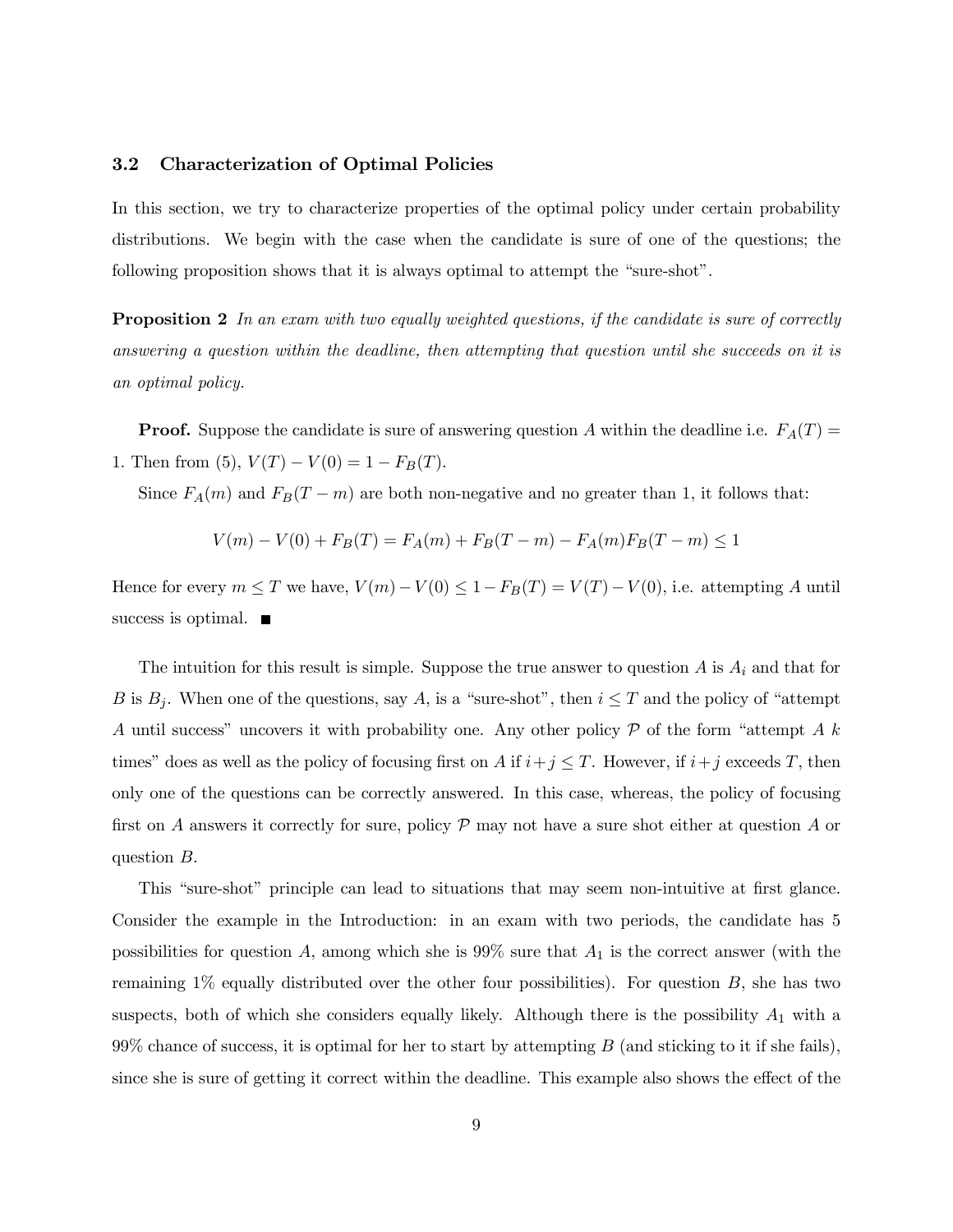deadline in play (albeit in a trivial way) in determining the optimal policy: if the deadline was of one period only, she would attempt question  $A$ ; but with a deadline of two periods, she attempts B until success.

The following proposition characterizes optimal policies in the case of monotonic hazard rates.

**Proposition 3** Assume that in an exam with two equally weighted questions, the candidate is not sure of being able to answer either question correctly within the deadline, i.e.  $F_A(T)$  < 1 and  $F_B(T) < 1.$ 

(i) Suppose the hazard rates on both questions are non-decreasing at all points i.e. for  $k \in \mathbb{Z}$  $\{A, B\}, h_{m+1}^k \geq h_m^k$  for  $m = 0, ..., T - 1$ . Now, if  $F_A(T) \geq F_B(T)$ , then "attempting A until success" is an optimal policy; if not, then "attempting B until success" is an optimal policy.

(ii) Suppose the hazard rates on both questions are decreasing at all points. Then any optimal policy will consist of non-zero attempts on both questions unless  $h_1^A \leq h_T^B$  or  $h_T^A \geq h_1^B$ . If  $h_1^A \leq h_T^B$ , then zero attempts on A is an optimal policy; if  $h_T^A \geq h_1^B$ , then zero attempts on B is optimal.

(iii) In general, the optimal number of attempts, m, on question A minimizes

 $\prod_{i=1}^{m} (1 - h_i^A) \prod_{i=1}^{T-m} (1 - h_i^B).$ 

**Proof.** Using (4), we can write the marginal effect of increasing the number of attempts on A:

$$
V(m+1) - V(m) = [1 - F_A(m)][1 - F_B(T - m - 1)](h_{m+1}^A - h_{T-m}^B)
$$
\n(6)

Thus the sign of  $V(m+1) - V(m)$  depends on whether  $h_{m+1}^A \geq h_{T-m}^B$ .

(i) If the hazard rates on both questions are non-decreasing,  $h_{m+1}^A - h_{T-m}^B$  is non-decreasing in m. Hence, an optimal policy will consist of either 0 or  $T$  attempts on question  $A$ . From (5),  $V(T) - V(0) = F_A(T) - F_B(T)$ . Thus, according as  $F_A(T) \geq F_B(T)$ , "all A" or "all B" is optimal.

(ii) If the hazard rates on both questions are decreasing, the sign of  $h_{m+1}^A - h_{T-m}^B$  is nonincreasing in m. Now, if  $h_1^A \leq h_T^B$ , then  $V(1) - V(0) \leq 0$ . This implies that  $V(m + 1) - V(m) \leq 0$ for all  $m$ ; therefore, in that case, the optimal policy consists of 0 attempts on question  $A$ . Similarly, if  $h_T^A \ge h_1^B$ ,  $V(m+1) - V(m) \ge 0$  for all m, and the optimal policy consists of T attempts on A. If neither of these two conditions hold, then  $V(m + 1) - V(m)$  must change sign for some m in between 0 and  $T$ . Then the optimal policy will be given by one of the  $m$ 's for which it does so.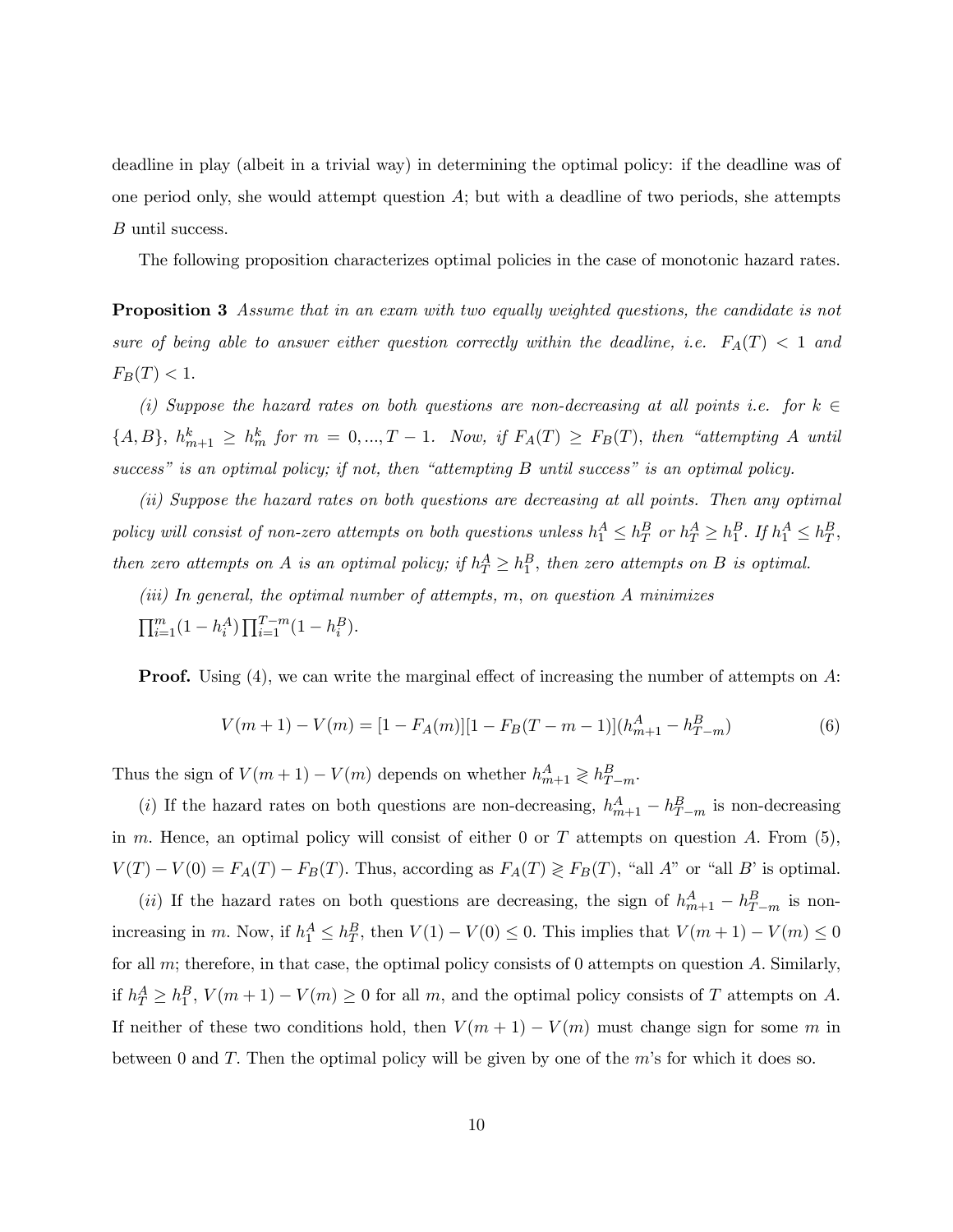$(iii)$  In general, we can use the reciprocal relation (2) to write (5) as:

$$
V(m) - V(0) = \prod_{i=1}^{T} g_i^B - \prod_{i=1}^{m} g_i^A \prod_{i=1}^{T-m} g_i^B
$$

Hence for a given T, the optimal policy requires minimization of  $\prod_{i=1}^{m} (1 - h_i^A) \prod_{i=1}^{T-m} (1 - h_i^B)$ .

The above proposition thus characterizes optimal policies in the case where hazard rates on both questions are either increasing or decreasing. In the case of increasing hazard rates, the intuition for a corner-solution is quite clear: if one starts with say question  $A$ , then a failure in the attempt only makes the distribution on  $A$  more attractive. Thus in this case, if one starts with  $A$ , one continues with it in the case of failure.2

Part *(iii)* of the above proposition illustrates an important issue in determination of the optimal policy. It shows that, in general, the entire distribution for each question matters. Suppose, there is a 'gem' hidden somewhere in the distribution i.e. a possibility with a very high hazard rate, then one may be willing to go through some 'dirt' (i.e. some low hazard rates) to reach it. Thus, without monotonicity in the hazard rates for the two questions, the objective function is not necessarily concave or convex and therefore the local maxima need not be global. Further both questions matter (see also footnote 2); in contrast to the standard "bandit problem", the value of each question (or "arm") cannot be computed independently of the other arm.

## 4 Behavior under Deadline versus Discounting

In this section, we begin by examining the type of policies that can be rationalized under deadlines. The specific question we ask is that given a sequence of deadlines and associated search policies, are these policies justifiable as being optimal under some set of beliefs on the two projects? Of course, if both sets of answers,  $A$  and  $B$ , have the same constant hazard-rate, then (from the previous section) all policies give the same value and are trivially rationalizable. Hence, for rationalizability, we require the prescribed policies to be *strictly* optimal.

<sup>&</sup>lt;sup>2</sup>This is not true if the hazard rate on B is not increasing at the same time. For example if  $T = 2$ ,  $h_1^A = 0.8$ ,  $h_2^A = 0.9$ , and  $h_1^B = 0.95$ ,  $h_2^B = 0.7$ , then the optimal policy is  $A_1B_1$ ; i.e. even if one starts with A, it is optimal to shift to  $B$  in the event of failure.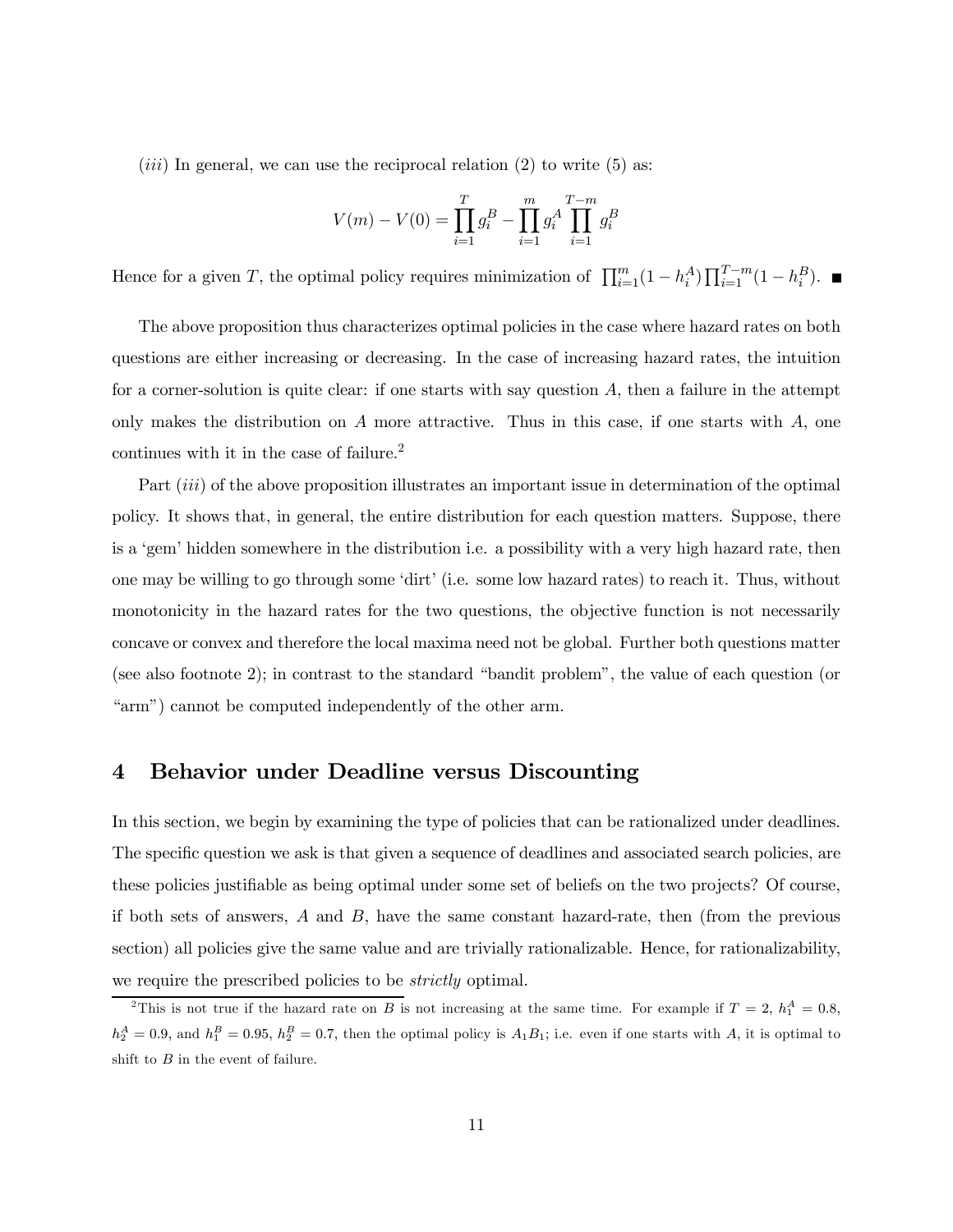#### 4.1 Rationalizability of Behavior in the Deadline Model

Recall that in the case of two questions, a policy can be characterized solely by the number of attempts on either question. For a deadline T, let us denote by  $f_A(T)$  the number of attempts on question A. Given a function  $f_A(T)$ , we seek to determine if there exists a set of beliefs on questions A and B, such that the unique optimal policy under a deadline T consists of  $f_A(T)$  attempts on question A.

We provide a partial answer to the question by rationalizing a wide class of policies:  $(i)$  policies in which the candidate either attempts only one question or the other depending on the deadline i.e. functions of the form  $f_A(T) \in \{0, T\}$ , and (ii) policies in which the number of attempts on both questions are non-decreasing in the length of the deadline i.e. functions with the property that both  $f_A(T)$  and  $f_B(T) = T - f_A(T)$  are non-decreasing in T. The proof is constructive in both cases: for a given function  $f_A$ , we construct probability distributions on the two questions by constructing the corresponding g-functions  $(g^k(t) = 1 - h_t^k, k = A, B)$  to support  $f_A(T)$  as the unique optimal policy for a deadline of T periods.

**Proposition 4** Suppose  $f_A(T) \in \{0, T\}$  for all  $T = 0, 1, ...$  . Then  $f_A$  is rationalizable.

**Proof.** See Appendix. ■

Although the proof explicitly constructs a system of beliefs to justify any behavioral function  $f_A(T)$  of the above form as being optimal, it maybe instructive to study the constructed probabilities in the case of extreme oscillation: say, the optimal policy when the deadline is odd (i.e. for  $T = 1, 3, 5, \ldots$ ) is to "attempt A until success", and when the deadline is even is to "attempt B until success". The following sequence of g-functions will rationalize this behavior as being optimal:

| $\blacksquare$                 |                  |                   |                   |                   |                   |                      |                      |
|--------------------------------|------------------|-------------------|-------------------|-------------------|-------------------|----------------------|----------------------|
| $\mid \mathbf{g}_T^A \mid s^2$ |                  | $(1+\epsilon)s^3$ | $s^6$             | $(1+\epsilon)s^7$ | $s^{10}$          | $(1+\epsilon)s^{11}$ |                      |
| $\mathbf{g}_T^B$               | $\boldsymbol{s}$ | $s^4$             | $(1+\epsilon)s^5$ | $s^8$             | $(1+\epsilon)s^9$ | $s^{12}$             | $(1+\epsilon)s^{13}$ |

where it is assumed that  $s \in (0, 1/2)$ ,  $\varepsilon > 0$  and  $(1 + \varepsilon)s < 1/2$ .

Since the hazard rates on both questions are increasing, in this case the optimal policy (from proposition 3) for any deadline will consist of attempting one of the questions until success. Comparing  $\prod_{i=1}^T g_i^A$  to  $\prod_{i=1}^T g_i^B$ , we see that the ratio is  $s < 1$  when T is odd; hence with an odd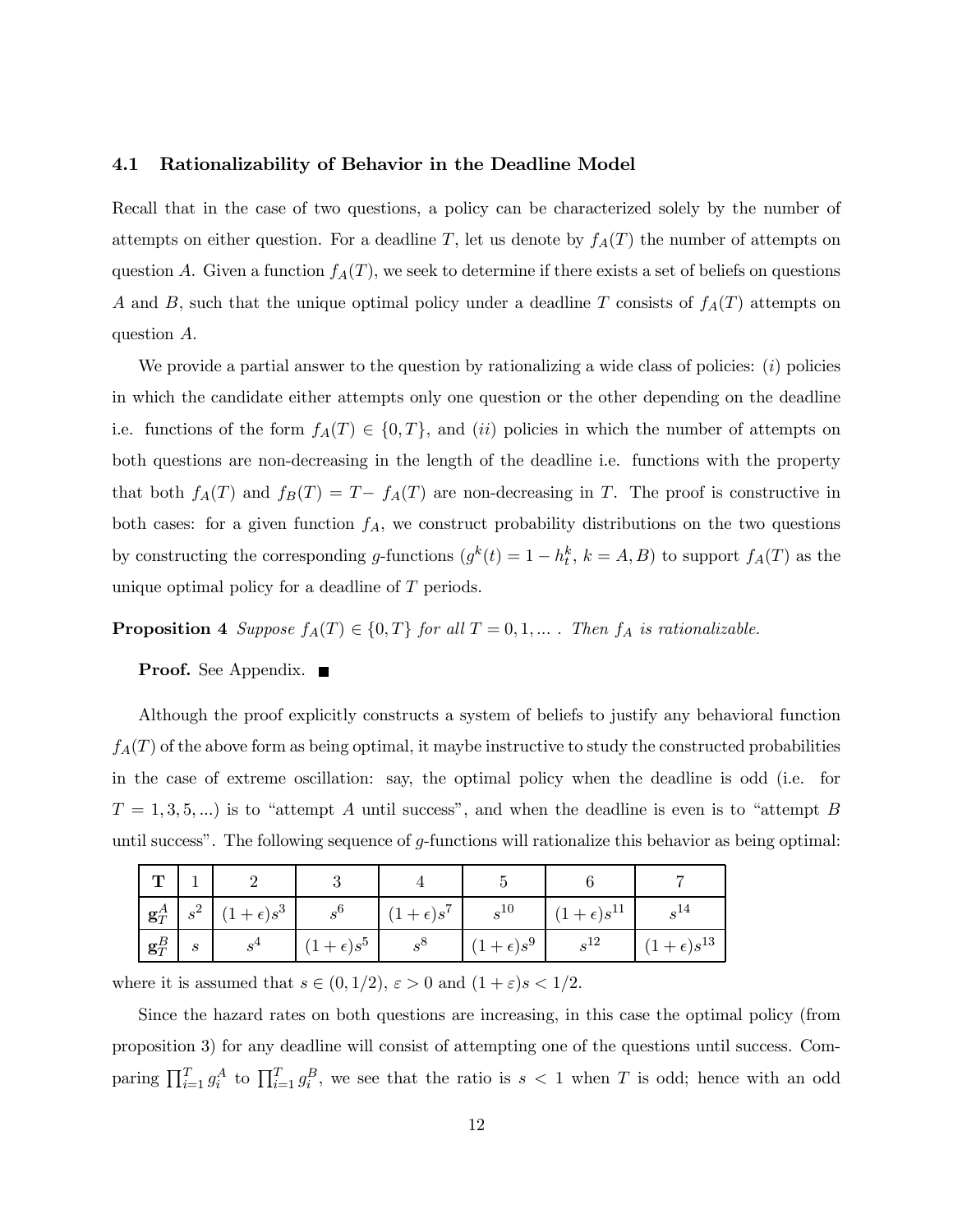deadline, it is optimal to try only question A. When T is even, this ratio is  $1 + \varepsilon$ , thus justifying the policy of attempting only B for such deadlines.

Next, we rationalize the class of policies in which the number of attempts on either question does not decrease with an increase in the deadline T.

**Proposition 5** Suppose  $f_A(T)$  and  $T - f_A(T)$  are both non-decreasing in T. Then  $f_A$  is rationalizable.

## Proof. See Appendix. ■

The proof itself is constructive, and it may be useful to see the construction for a particular function  $f_A(T)$ . Suppose we wish to rationalize the policy "attempt A half the time (rounded to the nearest higher integer)"; thus, in this case, the  $f_A$  function (up to  $T = 8$ ) is as follows:

|                      |  |    | $\mathbf b$ |  |  |
|----------------------|--|----|-------------|--|--|
| $\vert f_4(T) \vert$ |  | 21 | 3           |  |  |

The following *q*-functions on  $A$  and  $B$  rationalize this behavior:

$$
\begin{aligned}\n\{g_1^A &= x_1, \ g_2^A = x_3, \ g_3^A = x_5, \ g_4^A = x_7, \dots\} \\
\{g_1^B &= x_2, \ g_2^B = x_4, \ g_3^B = x_6, \ g_4^B = x_8, \ \dots\end{aligned}
$$

where  $\{x_n\}$  is given by the increasing sequence  $x_n = s - \epsilon^n$  with  $0 < \epsilon < \frac{1}{2}$  and  $\epsilon + \frac{1}{2} < s < 1$ .

Recall that from proposition 3, the optimal number of attempts,  $m$ , on question  $A$  minimizes  $\prod_{i=1}^m g_i^A \prod_{i=1}^{T-m} g_i^B$ . Since  $x_n$  is an increasing sequence, when the deadline is  $T = 7$  for example, to minimize the product of the g-functions, we include  $g_1^A = x_1$ ,  $g_1^B = x_2$ ,  $g_2^A = x_3$ , ...,  $g_3^B = x_6$ , and  $g_4^A = x_7$ , but not  $g_4^B = x_8$  which exceeds  $g_4^A$ . Thus for  $T = 7$ , it is optimal to attempt question A exactly four times. Essentially, the above program takes an increasing sequence  ${x_j}$  and distributes it sequentially between the two questions depending on whether at each stage an increase in the deadline calls for an increase (by one) in the number of attempts on A or B.

Although we have thus been able to rationalize a wide class of policies, not all sequences of behavior are justifiable as being optimal under any set of beliefs on the two questions. For example,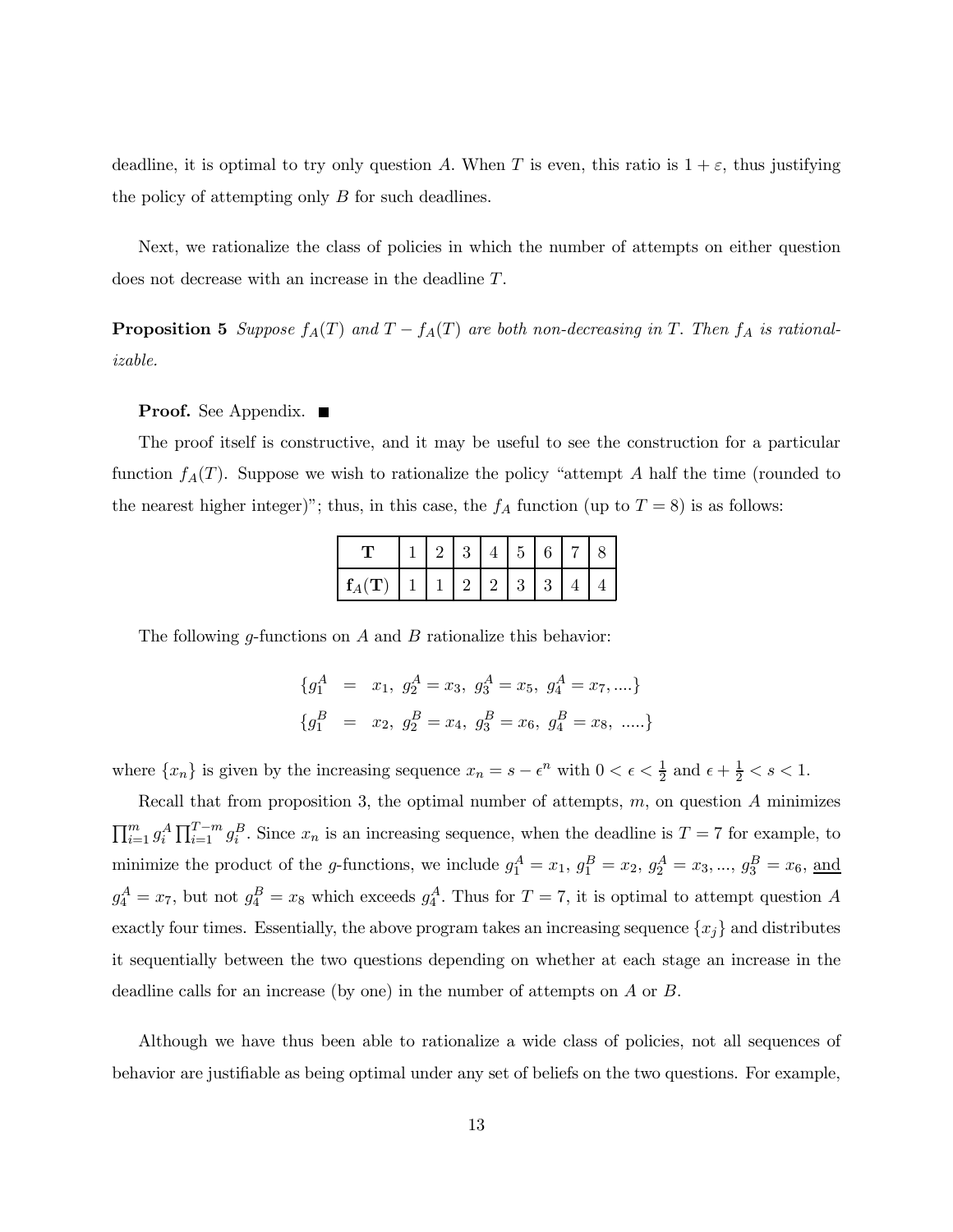it can be shown that if  $f_A(s) = s$  and  $f_A(t) = 0$ , then  $f_A(s + t) \neq t$ . In other words, if it is optimal to try question A s times when the deadline is s and to try question B t times when the deadline is t, then it cannot be optimal to attempt A t times and B s times when the deadline is  $s + t$ ; in such a situation, the policy of attempting A s times (and B t times) does better. Hence the question of what is the precise set of policies that are rationalizable under deadlines remains open.

However, as we show below, even this limited set of rationalizable policies under deadlines cannot be justified as being optimal under traditional geometric discounting.

## 4.2 Rationalizability of Behavior in a Model of Geometric Discounting

In the previous section, we have shown that several forms of sensitivity of behavior to changes in deadlines can be justified as being optimal under suitable distributions of beliefs on the two questions. Now, one may also view deadlines as a special form of discounting: no discounting till the deadline and complete discounting after it. Suppose instead one were to consider the same problem of two-dimensional search, but with an infinite deadline and in which the present value of obtaining a reward in the  $(t + 1)$ -th period is given by  $\delta^t$  ( $\delta < 1$ ). In this more standard infinitehorizon geometric discounting framework, can a similar sensitivity of behavior to changes in the discount factor  $\delta$  be also rationalized? Are changes in the discount factor behaviorally similar to changes in the deadline? Following in the spirit of the previous section, here we ask that given a set of prescribed policies, does there exist a sequence of discount factors  $\{\delta_k\}$  going to unity for which the given policies are optimal?

Extreme oscillatory behavior, such as attempting only question A if the deadline is odd and attempting only B if the deadline is even was shown to be rationalizable in the case of deadlines. Under geometric discounting, we examine whether it is possible for the optimal policy to display this extreme form of sensitivity to slight changes in the discount factor. As the next proposition shows, the answer is negative.

For brevity, we will refer to the policies "attempt  $A$  until success" and "attempt  $B$  until success" in the model of geometric discounting as the "all  $A$ " and "all  $B$ " policies respectively.

**Proposition 6** In the model with geometric discounting, for any given distribution of beliefs on A and B, there does not exist two sequences of discount factors going to unity such that for one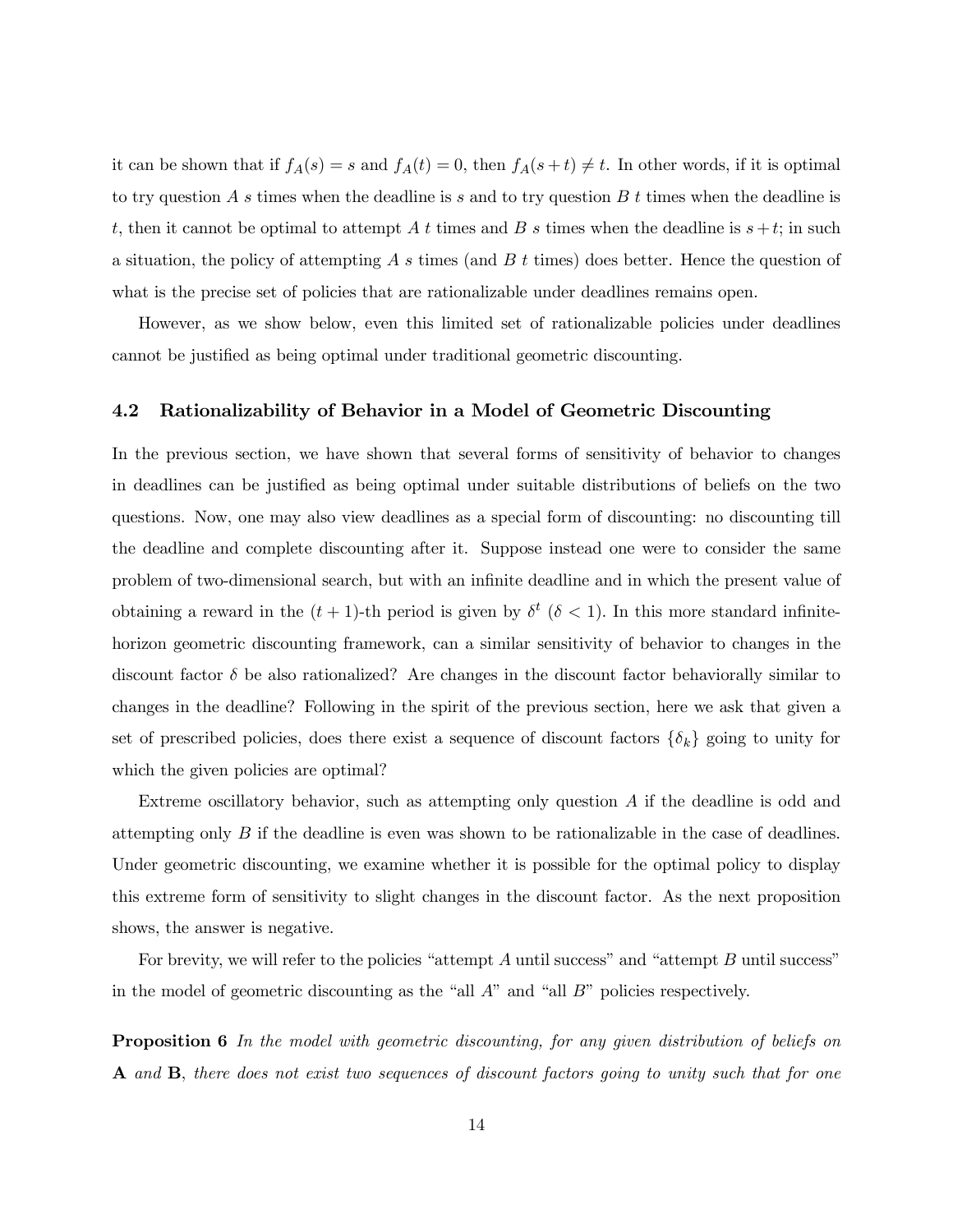sequence, the strictly optimal policy is "all A" and for the other sequence, the strictly optimal policy is "all B".

**Proof.** Let us define  $A_i(\delta) = \frac{(a_{i+1} + \delta a_{i+2} + \delta^2 a_{i+3} + \dots)}{(a_{i+1} + a_{i+2} + a_{i+3} + \dots)}$ . In the event that question B has been successfully answered, and  $i$  unsuccessful attempts have been made on question  $A$ , this then gives the discounted value of the (updated) distribution **A**. Similarly,  $B_i(\delta) = \frac{(b_{i+1} + \delta b_{i+2} + \delta^2 b_{i+3} + \dots)}{(b_{i+1} + b_{i+2} + b_{i+3} + \dots)}$ .

The overall value from following the "all A" policy is given by:

$$
V_A(\delta) = a_1(1 + \delta B_0(\delta)) + \delta(1 - a_1)\left\{\frac{a_2}{1 - a_1}(1 + \delta B_0(\delta)) + \dots\right\}
$$
  
=  $A_0(\delta)(1 + \delta B_0(\delta))$ 

Similarly, the value from following "all B" is given by: $V_B(\delta) = B_0(\delta)(1 + \delta A_0(\delta)).$ 

We do the proof by contradiction. Suppose there exists two sequences of discount factors going to unity such that "all  $A$ " is strictly optimal for one sequence and "all  $B$ " for the other.

For this conjecture to hold,  $V_A(\delta) - V_B(\delta)$  must have an infinite number of roots  $\delta$  in some open interval  $(\delta^*, 1]$ . By theorem (see for example Shilov (1973)), an analytic function cannot have an infinite number of roots, unless it is the constant zero function. We establish contradiction by showing that if "all  $A$ " and "all  $B$ " are optimal along two sequences of discount factors going to unity, then the function  $V_A(\delta) - V_B(\delta)$  must be analytic at 1 and hence must be the zero function; but then "all  $A$ " (or "all  $B$ ") cannot be strictly optimal.

The proof is in two steps. We first show that if  $\liminf_n h_n^A = 0$  ( $\liminf_n h_n^B = 0$  respectively), then "all  $A$ " ("all  $B$ " resp.) cannot be optimal for any sequence of discount factors going to unity, i.e. if the distribution on A becomes sufficiently pessimistic after some stage, it cannot be optimal to ignore B after that. We then show that if  $\liminf_n h_n^A > 0$  and  $\liminf_n h_n^B > 0$ , then the function  $V_A(\delta) - V_B(\delta)$  must be analytic at 1, and thus cannot oscillate infinitely often.

**Step 1:** Suppose  $\liminf_n h_n^A = 0$ . Then the policy "all A" cannot be optimal along a sequence of discount factors going to 1.

*Proof*: We will use the following claim in our proof.

**Claim:** Consider a sequence of discount factors  $\{\delta_k\}$  going to unity  $(\delta_k < 1)$  along which "all A" is the optimum policy. Then  $b_1E_{A_n}(T) \leq 1$  for all n, where  $E_{A_n}(T)$  is the expected time of success in question A using the "all  $A$ " policy, after having failed at it n times.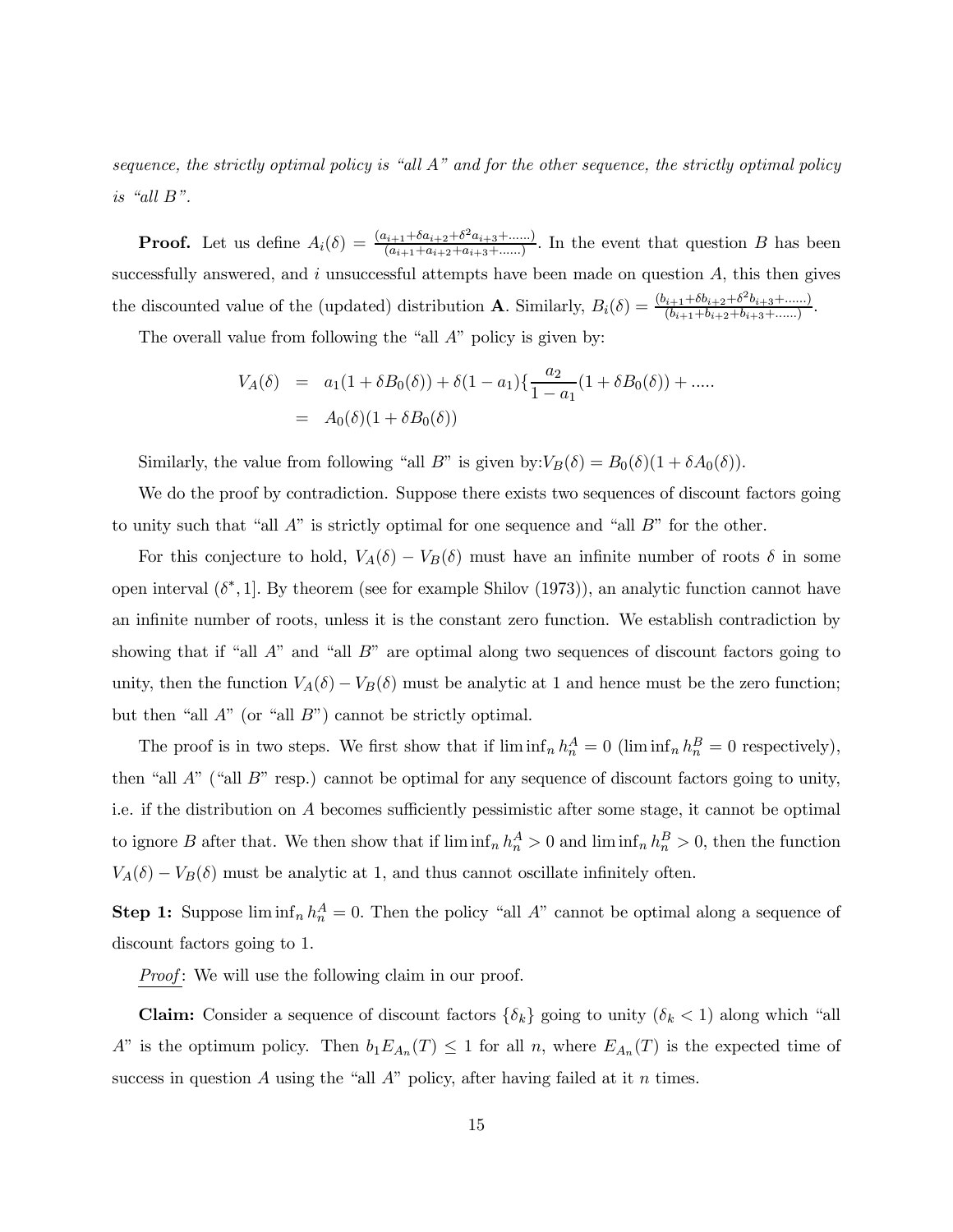*Proof of claim:* Let us denote the updated probabilities on (the remaining suspects in) A after *n* failures by  $a_1^n, a_2^n, \dots$  i.e.  $a_i^n = \frac{a_{n+i}}{1 - F_A(n)}$ . Now, the payoff from following an "all A" policy from this stage onwards is  $V_A^n(\delta) = A_n(\delta)(1 + \delta B_0(\delta))$ . Note that, question B has not been attempted so far and so the probability distribution on it is unchanged.

Consider the alternative policy "once  $B$  and then all  $A$ ". The value from this policy is:

$$
Wn(\delta) = b_1(1 + \delta A_n(\delta)) + \delta (1 - b_1)A_n(\delta)(1 + \delta B_1(\delta))
$$
  
= b\_1 + \delta (1 - b\_1)A\_n(\delta) + \delta A\_n(\delta)B\_0(\delta)

Now, for "all A" to be optimal, we require that  $V_A^n(\delta) - W^n(\delta) > 0$  for all n, for all  $\delta$  along the sequence  $\{\delta_k\}$ . Let us denote by  $f(\delta) = V_A^n(\delta) - W^n(\delta) = A_n(\delta)(1 - \delta(1 - b_1)) - b_1$ . Now,

$$
\lim_{\delta \to 1-} \frac{d}{d\delta} f(\delta) = (a_2^n + 2a_3^n + ....)b_1 - (1 - b_1)
$$

$$
= b_1 E_{A_n}(T) - 1
$$

Note that  $f(1) = 0$ . Thus, for "all A" to be optimal along the sequence  $\{\delta_k\} \to 1$ , we require that  $\lim_{\delta \longrightarrow 1^-} \frac{d}{d\delta} f(\delta) \leq 0$ , i.e. that  $b_1 E_{A_n}(T) \leq 1$ .  $\Box$ 

Continuing with the proof of step 1, let us now compute the expected time of success in question A using the "all  $A$ " policy, after having failed at it n times:

$$
E_{A_n}(T) = \frac{a_{n+1}}{1 - F_A(n)} + 2\frac{a_{n+2}}{1 - F_A(n)} + \dots + (m+1)\frac{a_{n+m+1}}{1 - F_A(n)} + \dots
$$
  
> 
$$
\frac{a_{n+1}}{1 - F_A(n)} + 2\frac{a_{n+2}}{1 - F_A(n)} + \dots + m\frac{a_{n+m}}{1 - F_A(n)}
$$
  
+
$$
(m+1)[1 - \frac{a_{n+1}}{1 - F_A(n)} + \dots + \frac{a_{n+m}}{1 - F_A(n)}]
$$
  
= 
$$
m + 1 - [m\frac{a_{n+1}}{1 - F_A(n)} + (m-1)\frac{a_{n+2}}{1 - F_A(n)} + \dots + \frac{a_{n+m}}{1 - F_A(n)}]
$$
  
\ge 
$$
m + 1 - \frac{m(m+1)}{2}h_{n+1}^A
$$
 (7)

with the last inequality following from the fact that  $\frac{a_{n+i}}{1-F_A(n)} \leq \frac{a_{n+1}}{1-F_A(n)} = h_{n+1}^A$  for all  $i > 1$ .

Choose m large enough so that  $mb_1 > 1$ ; then choose  $\varepsilon > 0$  such that  $1 - \frac{m(m+1)}{2}\varepsilon > 0$ .

Since  $\liminf_n h_n^A = 0$ , there exists a p such that  $h_{p+1}^A < \varepsilon$ .

Now from (7),  $E_{A_p}(T) \ge m + 1 - \frac{m(m+1)}{2}h_{p+1}^A > m + 1 - \frac{m(m+1)}{2}\varepsilon > m$ . Hence,  $b_1E_{A_p}(T) >$  $b_1m > 1$ . Thus if  $\liminf_n h_n^A = 0$ , then from the above claim, "all A" cannot be optimal after p failures on  $A$ .  $\square$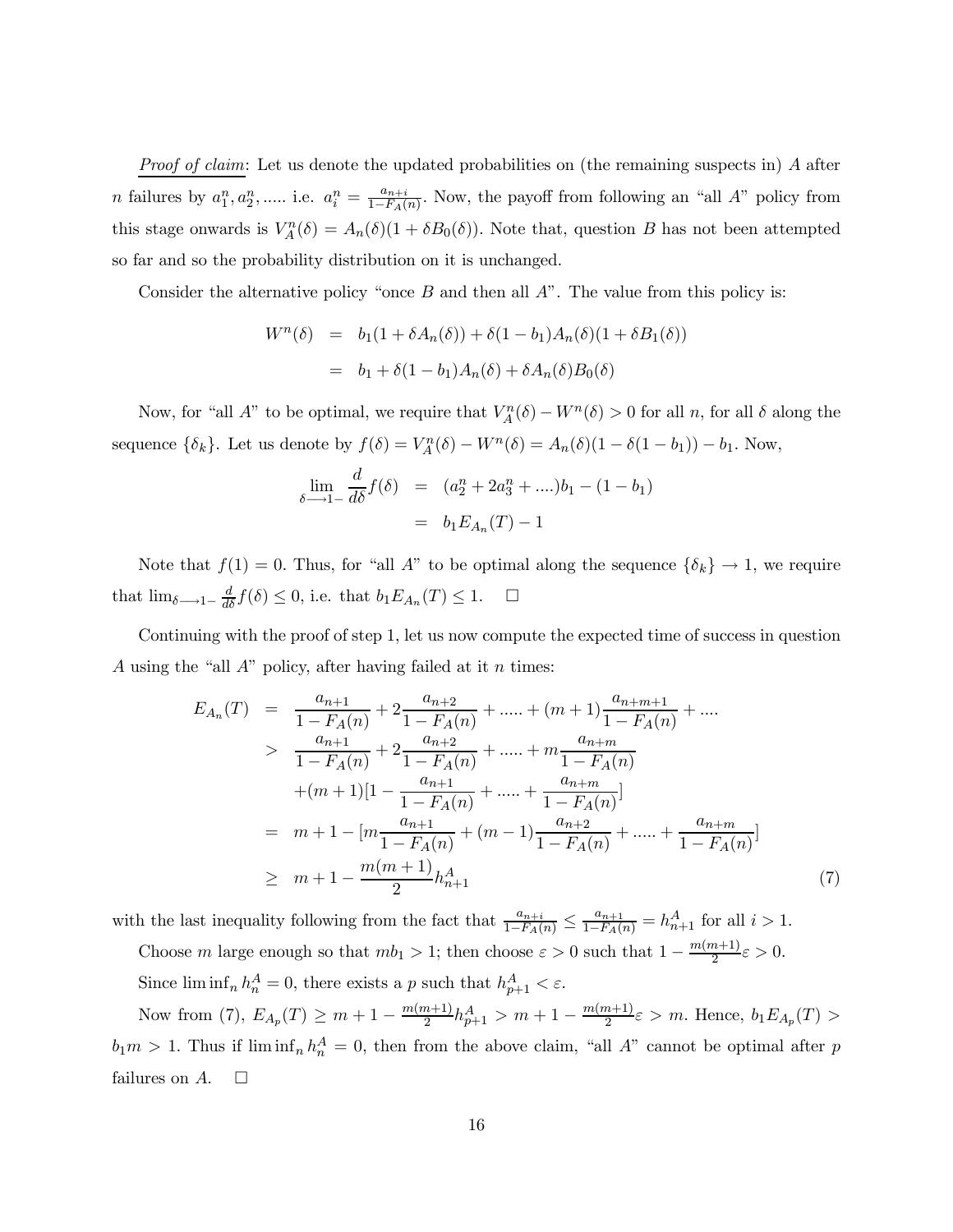Similarly for "all B" to be optimal, we require that  $\liminf_n h_n^B > 0$ .

**Step 2:** If  $\liminf_n h_n^A > 0$  and  $\liminf_n h_n^B > 0$ , then the function  $V_A(\delta) - V_B(\delta) = \sum_{i=1}^{\infty} \delta^{i-1}(a_i - b_i)$ must be analytic at 1.

Proof: Suppose  $\liminf_n h_n^A = \lambda > 0$ . Take an  $\varepsilon > 0$  such that  $\eta = \lambda - \varepsilon > 0$ . Then, by definition, there exists M such that for all  $n > M$ ,  $h_n^A > \eta$ .

Now from (2),  $a_{n+1} = (1 - h_1^A)(1 - h_2^A) \dots (1 - h_n^A) h_{n+1}^A$ .

Therefore, for all  $n > M$ ,  $a_{n+1} < K(1 - \eta)^{n-M}$  where K is a positive constant.

Thus  $|a_{n+1}|^{1/n} < (1 - \eta)\{\frac{K}{(1-\eta)^M}\}^{1/n}$ . Hence  $\limsup_n |a_{n+1}|^{1/n} < 1$ , which is the condition for  $\sum_{i=1}^{\infty} \delta^{i-1} a_i$  to be analytic at 1.

Similarly, if  $\liminf_n h_n^B > 0$ , then  $\sum_{i=1}^{\infty} \delta^{i-1} b_i$  is analytic at 1. This then establishes analyticity of  $V_A(\delta) - V_B(\delta)$ .  $\Box$ 

From the discussion at the start, this then completes the proof of the proposition.  $\blacksquare$ 

It may be useful to see why the construction (in proposition 4) that was used for rationalizing extreme oscillation in the case of deadlines does not work for geometric discounting. The probabilities there for rationalizing "all A" for odd deadlines and "all B" for even deadlines can be shown to have the following general form:

$$
a_n = (1 - s^{2n})s^{(n-1)(2n-1)/2}(1+\varepsilon)^{(n-1)/2} \quad \text{if } n \text{ is odd}
$$
  
\n
$$
= (1 - (1+\varepsilon)s^{2n-1})s^{(2n^2-3n+2)/2}(1+\varepsilon)^{(n-2)/2} \quad \text{if } n \text{ is even}
$$
  
\n
$$
b_n = (1 - (1+\varepsilon)s^{2n-1})s^{(2n^2-3n+1)/2}(1+\varepsilon)^{(n-3)/2} \quad \text{if } n \text{ is odd}
$$
  
\n
$$
= (1 - s^{2n})s^{(2n^2-3n)/2}(1+\varepsilon)^{(n-2)/2} \quad \text{if } n \text{ is even}
$$

Here,  $a_n - b_n$  contains terms in which the exponent on s is of a higher power than n. Hence, in this case  $a_n - b_n$  goes to zero at a rate faster than  $1/n$ . This makes the difference  $V_A(\delta) - V_B(\delta) =$  $\sum_{i=1}^{\infty} \delta^{i-1}(a_i - b_i)$  from following policies "all A" and "all B" analytic at 1. Such a function cannot oscillate infinitely often near 1, thereby ruling out extreme oscillation in the optimal policy with geometric discounting.

Although the above proposition considers only the particular policies "all  $A$ " and "all  $B$ ", the logic of the proof can be used to rule out infinite oscillations between any finite set of policies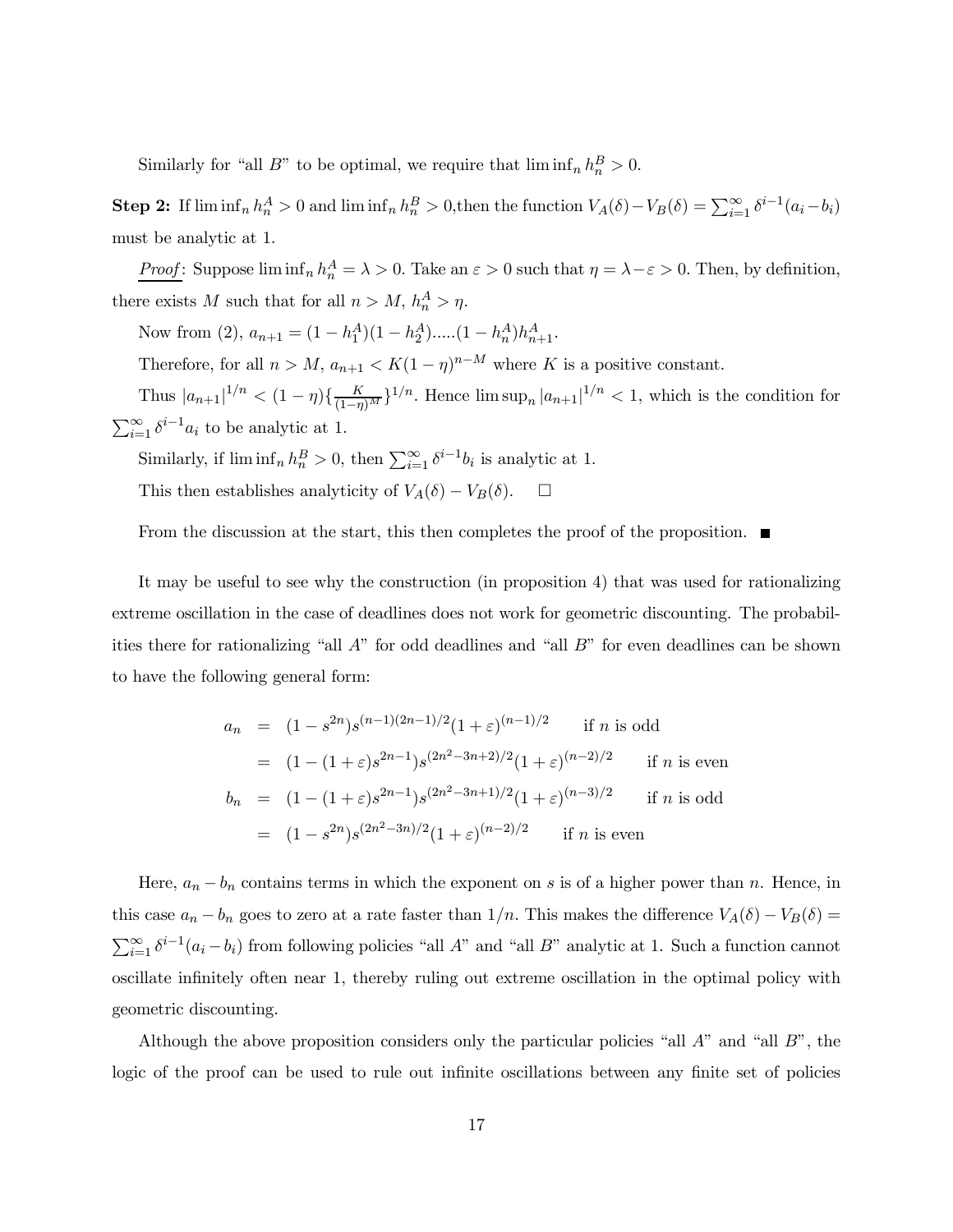provided that  $\liminf_n h_n^A > 0$  and  $\liminf_n h_n^B > 0$ . The difference in value between any two policies can be written as a polynomial (possibly of infinite degree) in the discount factor  $\delta$ , and step 2 of the above proof can then be used to show that this difference is analytic at 1 (under the condition that  $h_n^A$  and  $h_n^B$  are both bounded away from 0). This implies that for a range of  $\delta$  close to 1, either one policy always does better than the other or both give the same value. Comparing among a finite set of policies, this implies that for any set of beliefs with  $\liminf_n h_n^A > 0$  and  $\liminf_n h_n^B > 0$ , there exists a  $\delta^*$  close to unity such that for all  $\delta \in (\delta^*, 1]$  the set of best policies (among this finite set) is the same.

Thus, even comparing the case of a very long deadline with that of geometric discounting with discount factors close to unity, we see that there is much less variation in behavior due to changes in the discount factor than due to changes in the deadline.

# 5 Additional Considerations

### 5.1 Three or More Questions: Breakdown of the Invariance Principle

In the case of two questions, the order-invariance property allowed a simple characterization of the optimal policy only in terms of the number of attempts on each question. The invariance principle does not hold when the number of questions is greater than two. It is easy to show that in such cases not all policies are order-invariant. More importantly, even the optimal policy need not be order-invariant. We illustrate this by means of an example.

Example 1 Consider an exam with 3 questions A, B and C, and a deadline of 5 periods. The subjective probability distribution for answers to the three questions is represented by the hazardrates in the following table:

|                                   | $\mathbf{h}_1$ $\mathbf{h}_2$ $\mathbf{h}_3$ $\mathbf{h}_4$ $\mathbf{h}_5$ |  |  |
|-----------------------------------|----------------------------------------------------------------------------|--|--|
| <b>A</b> 0.15 0.17 0.2 0.01 0.01  |                                                                            |  |  |
| <b>B</b> 0.18 0.18 0.18 0.01 0.01 |                                                                            |  |  |
| $C$ 0.225 0.18 0.01 0.01 0.01     |                                                                            |  |  |

The marks on all three questions are assumed to be equal to 1.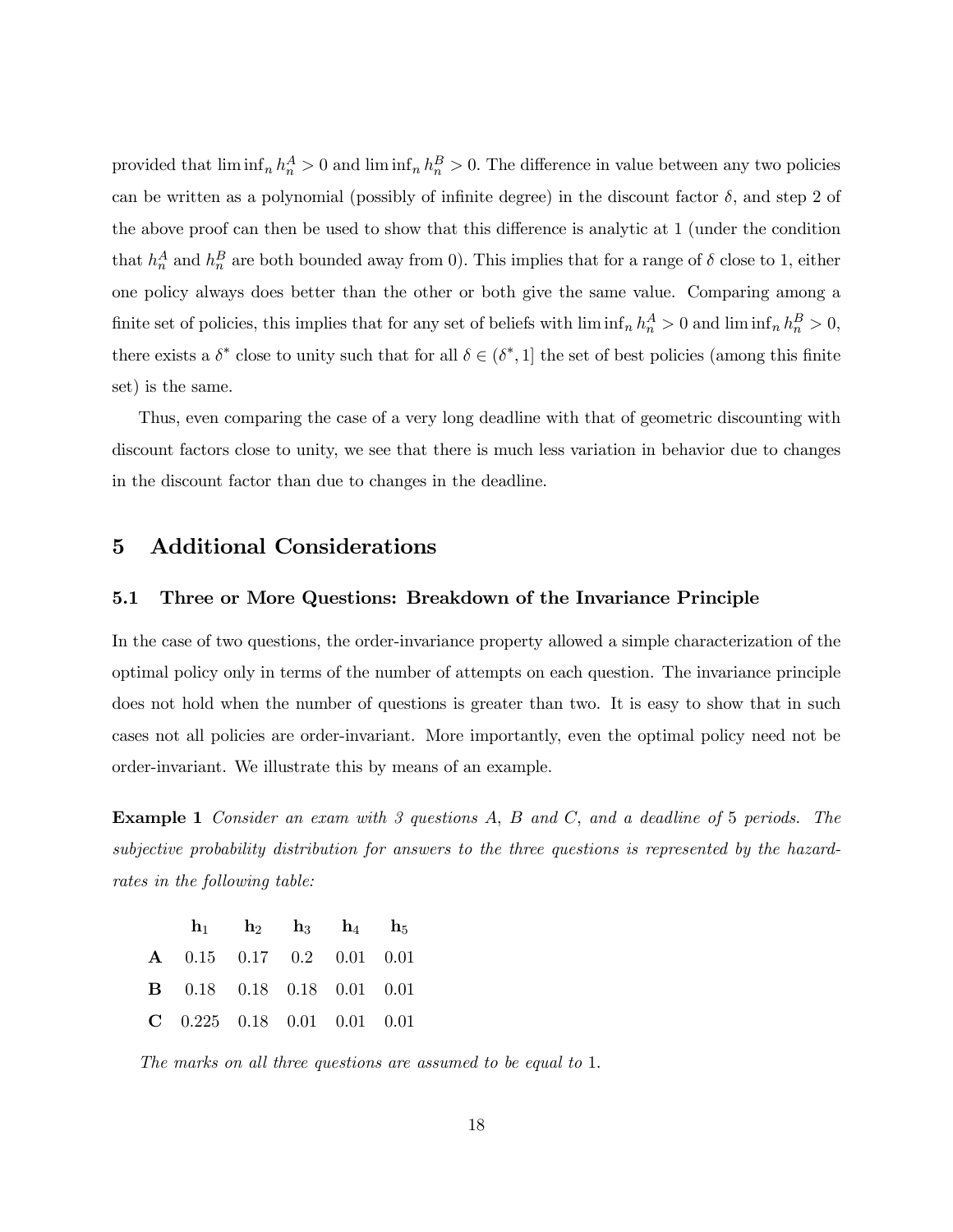

Figure 2: Optimal policy for Example 1. On success, go left; on failure, go right.

Here, a policy can be described as a sequence of the following form  $((Q_i^t, E^t))_{t=1}^5$ . This is understood to mean the following: if the candidate has failed in  $\underline{all}$  her attempts prior to a given time t, then she will attempt  $Q_i^t$  in the current period. If she fails in this attempt too, she will move on to  $Q_i^{t+1}$  in the next period. But if she succeeds (in verifying that  $Q_i$  is the correct answer to  $Q$ ), she will then pursue the policy  $E^t$  that is optimal for the remaining unanswered question(s), with the updated probabilities and in the remaining time.  $E<sup>t</sup>$  involves at most two questions and is defined as in the previous sections.

In this example it can be shown that the following is an optimal policy:

$$
\mathbb{P}^{opt} \equiv ((C_1, E^1), (B_1, E^2), (C_2, E^3), (B_2, E^4), (B_3, E^5))
$$
  
with  $E^1 = (B_1, A_1, A_2, A_3)$   $E^2 = (A_1, A_2, A_3)$   
 $E^3 = (B_2, B_3)$   $E^4 = (A_1)$ 

This policy is shown in figure 2. The value from following this policy is 0.92495.

This is however not the unique optimal policy for this example. The following policies with associated exit policies at each stage are also optimal: (i)  $(B_1, C_1, B_2, C_2, B_3)$  (ii)  $(B_1, C_1, C_2, B_2, B_3)$ (iii)  $(C_1, B_1, B_2, B_3, C_2)$  (iv)  $(C_1, B_1, B_2, C_2, B_3)$  (v)  $(B_1, C_1, B_2, B_3, C_2)$ .

It may be interesting to note that none of these optimal policies are 'lumpy' i.e. it is not the case that the attempts on any question are bunched together.<sup>3</sup> To demonstrate a failure of the

<sup>&</sup>lt;sup>3</sup>Hence, even to determine the best policy involving a given number of attempts on each question, it is not sufficient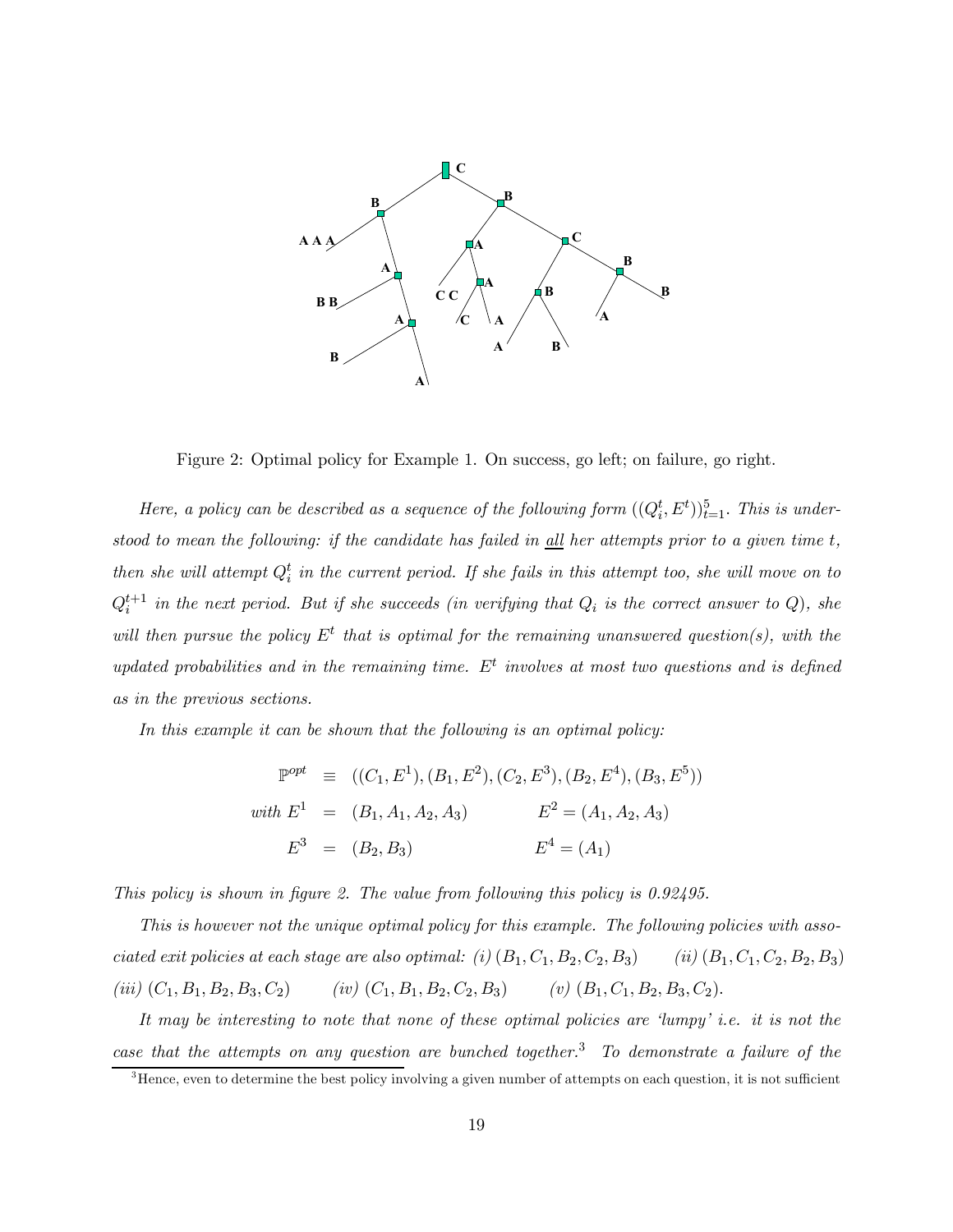

Figure 3: Alternative (with the order of attempts changed) to optimal policy in Example 1. On success, go left; on failure, go right.

order-invariance property, let us consider the policy  $(C_1, C_2, B_1, B_2, B_3)$  (with optimal exit policies at each stage) which has the same number of attempts on each question as the optimal policy  $\mathbb{P}^{opt}$ , but differs in the order of the attempts. The value from this policy is 0.92298, which is clearly less than that from  $\mathbb{P}^{opt}$ .

To understand better the counter example, it may be useful to compute the optimal exit policies in this case. These are:  $E^1 = (B_1, A_1, A_2, A_3), E^2 = (B_1, B_2, B_3), E^3 = (A_1, A_2), E^4 = (A_1);$  this policy is shown in figure 3. The important difference with the optimal policy  $\mathbb{P}^{opt}$  occurs for the exit policy  $E^2$ . If the first success occurs in period 2, and one has only attempted question C so far, the distribution on  $A$  and  $B$  is unchanged. With only three periods left, the distribution on B is better, and the optimal course of action from this state onward is "attempt B until success". In the optimal policy shown in figure 2, success in period 2 leaves questions A and C unanswered (having already attempted  $C_1$  and failed). Now the distribution on A contains a relative gem at  $h_3^A = 0.2$  which is only attainable in three periods; hence the optimal policy from this stage on is to attempt A in all the subsequent periods. If however, one did not find success in period 2, it would not be favorable to go for this gem, as the combined distributions on B and C are more favorable. only to compare (the relatively small number of) policies with various permutations of 'bunches of attempts' on each question.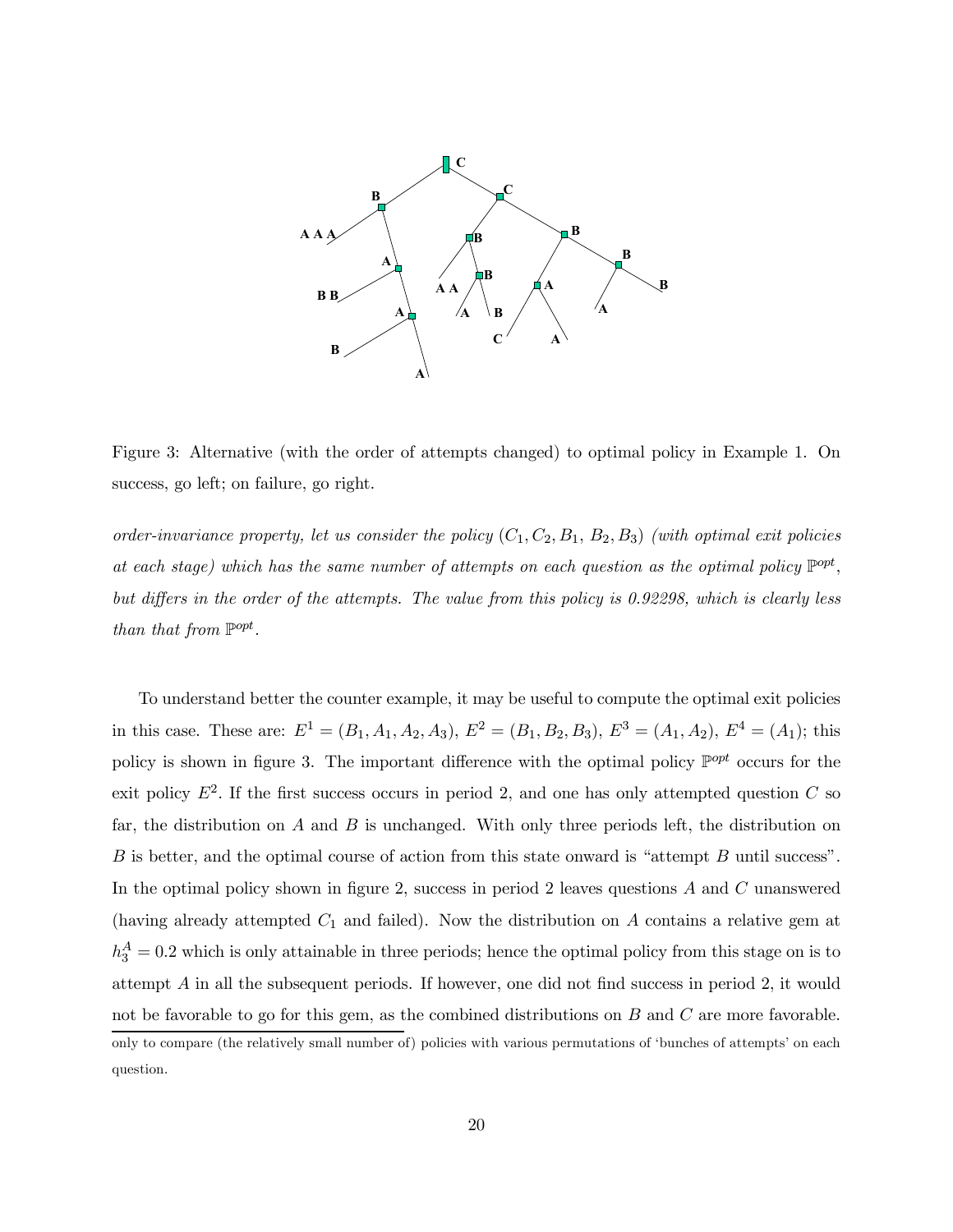Thus, the exit policy depends quite non-trivially on the question that one is exiting through. It is this feature that plays an important role in the failure of the invariance principle in the case with more than two questions.

If the exam consists only of two questions, the invariance principle (Proposition 1) applies. This means that, at worst, the candidate need only to compute the values  $V(0), V(1), \ldots, V(T)$ , and then seek the maximum amongst them. Without this simplifying feature in the optimal policy, how complex is it when the number of questions exceeds two? With regard to our model, we can show that for the set of exams with a fixed number of questions  $n$ , the optimal search policy for a deadline T can be computed in a number of steps bounded by a polynomial in T of degree  $n + 1$ . But now as the number of questions  $n$  increases, the degree of the polynomial also grows. The algorithmic complexity of the general optimization problem is likely to be even higher; the computation time may grow exponentially with  $n$ , the number of exam questions.

## 5.2 An extension

In this section, we consider a variant to the model discussed so far. We shall show that for this variant, the order invariance principle holds for any number of questions. In the above model, the candidate's objective was to maximize her expected total score from the exam. Suppose instead, the candidate is interested in correctly answering only one of the questions. Thus she seeks to maximize the probability of answering one question.

When weights on all the questions are equal, the logic of the invariance principle applies here too. On the margin, a change in the order of attempts  $A_iB_j$  to  $B_jA_i$  will not alter the probability of being able to answer one question. For instance, suppose  $A_i$  is the right answer for question  $A$ , while  $B_j$  is not the correct one for B; then either policy will uncover the right answer.

In fact, under this new objective function, the invariance principle not only holds for two questions, but for any number of questions as well. As we saw in the counter-example 1 in the previous section, it was the difference in value of different follow-up policies after success on one of the questions that caused breakdown of the invariance principle. However, in the case when the candidate seeks to answer only one of the questions correctly, this issue does not arise. Hence the validity of the invariance principle holds for any number of questions in this variant of the model.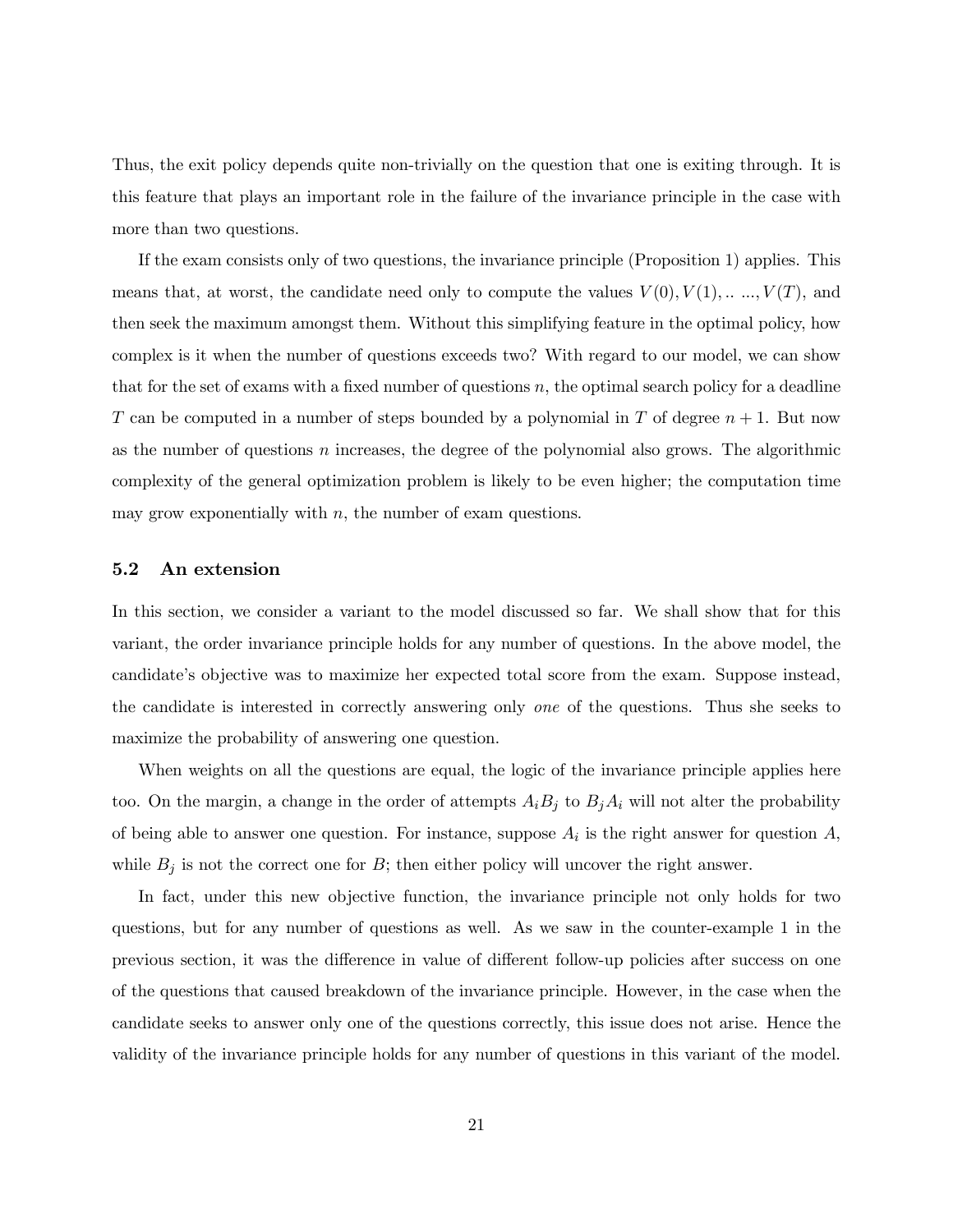Consequently, finding the optimal policy here is much simpler and the analysis is analogous to that for the case of two questions in the original model.

In this modified version, the value from  $m$  attempts on question  $A$  is given by:

$$
W(m) = \sum_{i=1}^{m} a_i + (1 - \sum_{i=1}^{m} a_i) (\sum_{j=1}^{T-m} b_j)
$$

Now, the marginal value from increasing the attempts on A from  $m$  to  $m + 1$  is given by:

$$
W(m+1) - W(m) = a_{m+1}(1 - \sum_{j=1}^{T-(m+1)} b_j) - b_{T-m}(1 - \sum_{i=1}^{m} a_i)
$$

which is identical to the expression for the marginal effect  $(4)$  in the earlier case. This similarity is intuitive: any change in value from increasing the attempts on question A can only occur from those states of nature in which only one of the two questions are answered correctly by either policy. Hence, the marginal effect must be the same whether one is interested in answering only one question or both.

Thus, the analysis in this variant is identical to that for the earlier model. Unlike the previous case, however, here the analysis is also simple when the number of questions is greater than two. In particular, an optimal policy is completely specified by the number of attempts it allocates to each question; the order in which they appear do not matter.

## 5.3 Discussion

Although our analysis in this paper has been primarily decision-theoretic, we can suggest some real-life situations in which the model may be applicable, and where its behavioral implications are economically relevant.

Consider for example, a government that is interested in leaving a legacy, establishing a reputation for being a "doer", or simply in getting re-elected. It will typically have a finite horizon over which to achieve its goal, usually until the next election. Now, the government may choose to leave its mark on any of a possible number of areas. Suppose for example, health-care, solving an insurgency problem and developmental work are three important problems facing the country and in each year of governance, the government is able to focus its energy on any one of them. With subjective beliefs about its ability to solve any or all of these three problems, the decision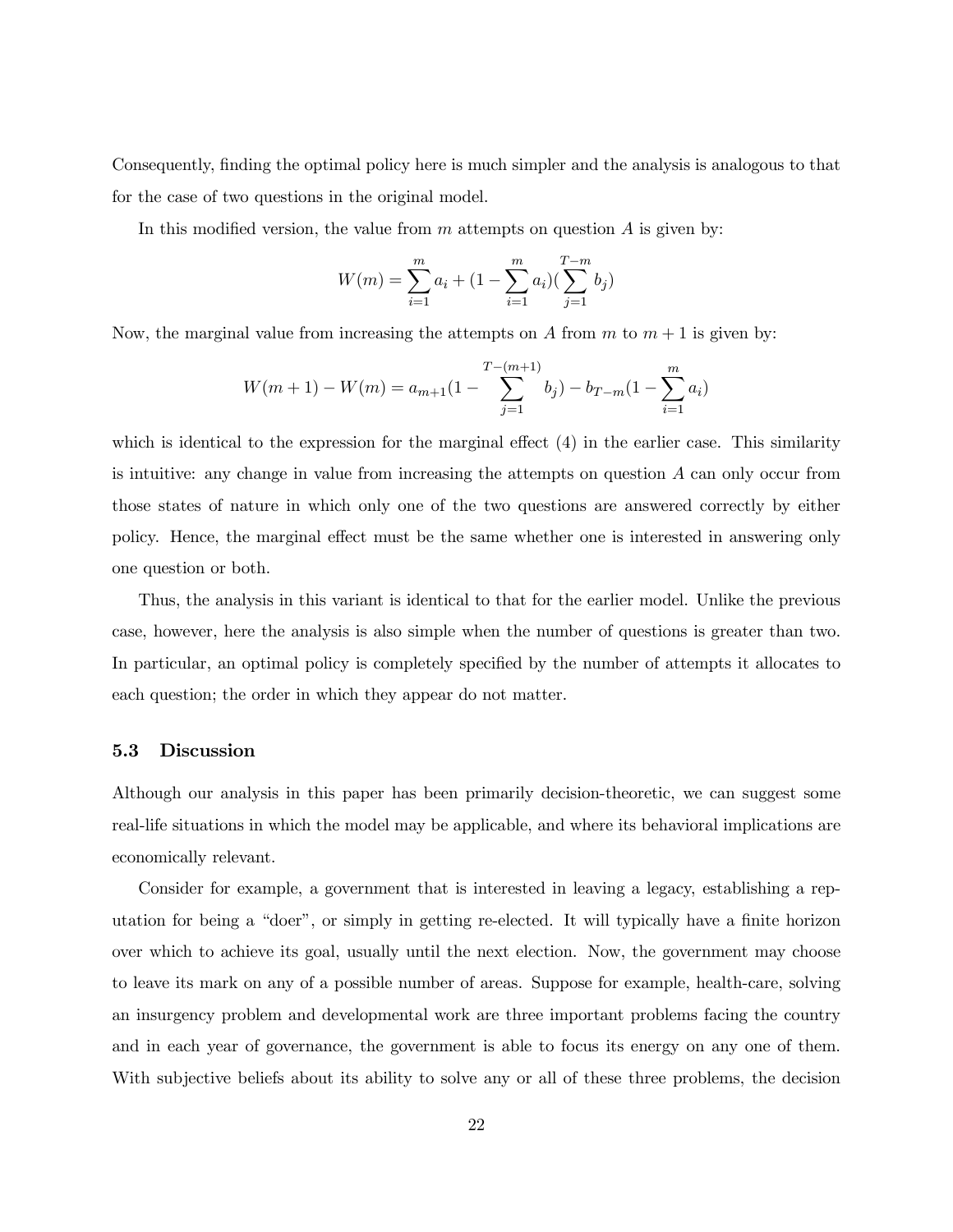problem facing the government is akin to the model in the paper. Changes in the deadline, as given by the length of an electoral cycle, may lead to drastic differences in the policies that get implemented. Similarly, the length of time before a firm's patent on a product runs out maybe crucial in determining the research strategy that it will adopt.

Deadlines are also encountered within organizations. Projects in firms often have to be completed within given time limits. In recent times, one of the biggest deadlines that firms have had to face is the Year 2000 (Y2K) problem. This was a universal deadline, imposed externally, and quite infrangible. For a firm needing to eliminate the Y2K bug from a number of different applications, the optimal priority with which to proceed is an important decision and would depend on the values of these applications as well as on the probabilities of being able to fix the bug(s) in any or all of them within the deadline. It may also have to decide whether to employ separate employees on the various projects or to employ the same employee to search through the different applications, one at a time. This resource-allocation problem can be addressed by a variant of our basic model.

Consider the behavior of unemployed job seekers in labor markets. In this context, the duration of unemployment benefits has been a widely debated policy issue. It is believed to have important impacts on unemployment rates, on social welfare, and on labor movement across sectors and regions. Search models with deadlines, as the one we have studied in this paper, may be helpful in understanding some of these phenomena by explaining how deadlines may affect the decisions of workers to switch between sectors in searching for jobs. If workers' beliefs about the chance of finding a job in their 'parent' sector differ from their belief about finding employment in other sectors, the deadline imposed by the expiry of unemployment benefits is likely to affect their sectoral search behavior, and consequently their overall probability of leaving unemployment.

Going beyond single-agent decision problems, one may also consider the effects of deadlines when agents strategically interact. On this front, several authors have studied the theory of bargaining when deadlines are introduced. See for example, Fershtman and Seidmann (1993), Ma and Manove (1993). There the main emphasis has been how deadlines can affect the delay in reaching agreement. While confirming the general point that behavior is sensitive to deadlines, the strategic effects exploited in these models are quite different from ours. As we have already noted in the Introduction, while deadlines are a ubiquitous fact of life, the economic reasons behind why and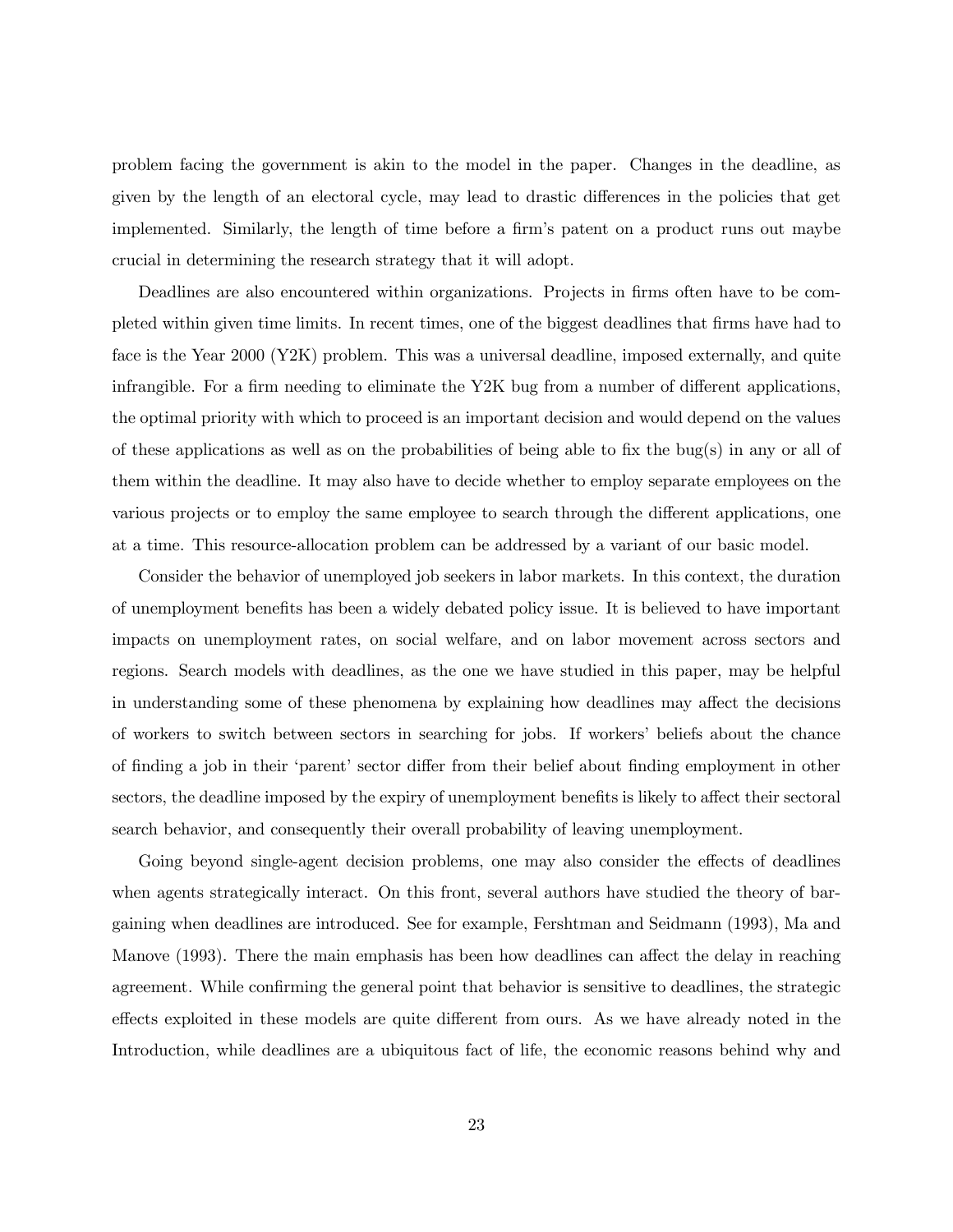how they are set remain largely unexplored. One paper that attempts to explain how a deadline may arise endogenously in a principal-agent framework is O'Donoghue and Rabin (1999). If the agent has a propensity to procrastinate, and the principal suffers from delay, then they show that the solution may take the form of an incentive contract involving deadlines (in a generalized sense).

In this paper, we have characterized optimal behavior in a multi-dimensional search framework with deadlines and have shown that behavior can be extremely sensitive to changes in the deadline, even under very long deadlines. Furthermore, it can be sensitive in a way that cannot be explained merely as changes in impatience (or more precisely, impatience modelled as geometric discounting.) One may also ask: if a principal were to impose a deadline on an agent, how should the optimal deadline depend on the principal's objective? For example, for an examiner designing an exam that best elicits the candidate's knowledge, as against an employer wishing to maximize the expected return of the employee's efforts, we suspect that the deadlines involved in the two cases would be rather different. These and other issues remain in an understanding of the behavioral and welfare implications of deadlines, and promises to be a fertile area of future research.

# 6 References

Dubins, L. E. and L. J. Savage. How to gamble if you must: Inequalities for stochastic processes. New York: McGraw-Hill, 1965.

Fershtman, C. and D. J. Seidmann. "Deadline Effects and Inefficient Delay in Bargaining with Endogenous Commitment." Journal of Economic Theory 60(2) (1993): 306-321.

Gittins, J.C. *Multi-Armed Bandit Allocation Indices*. New York: Wiley-Interscience, 1989.

Ma, C. A. and M. Manove. "Bargaining with Deadlines and Imperfect Player Control." Econometrica, 61(6) (1993): 1313-1339.

O'Donoghue, T. and M. Rabin. "Incentives for Procrastinators." Quarterly Journal of Economics, 114(3) (1999): 769-816.

Shilov, G. E.(English Translation: R. A. Silverman) Mathematical Analysis, vol. 1. Cambridge, MA: MIT Press, 1973.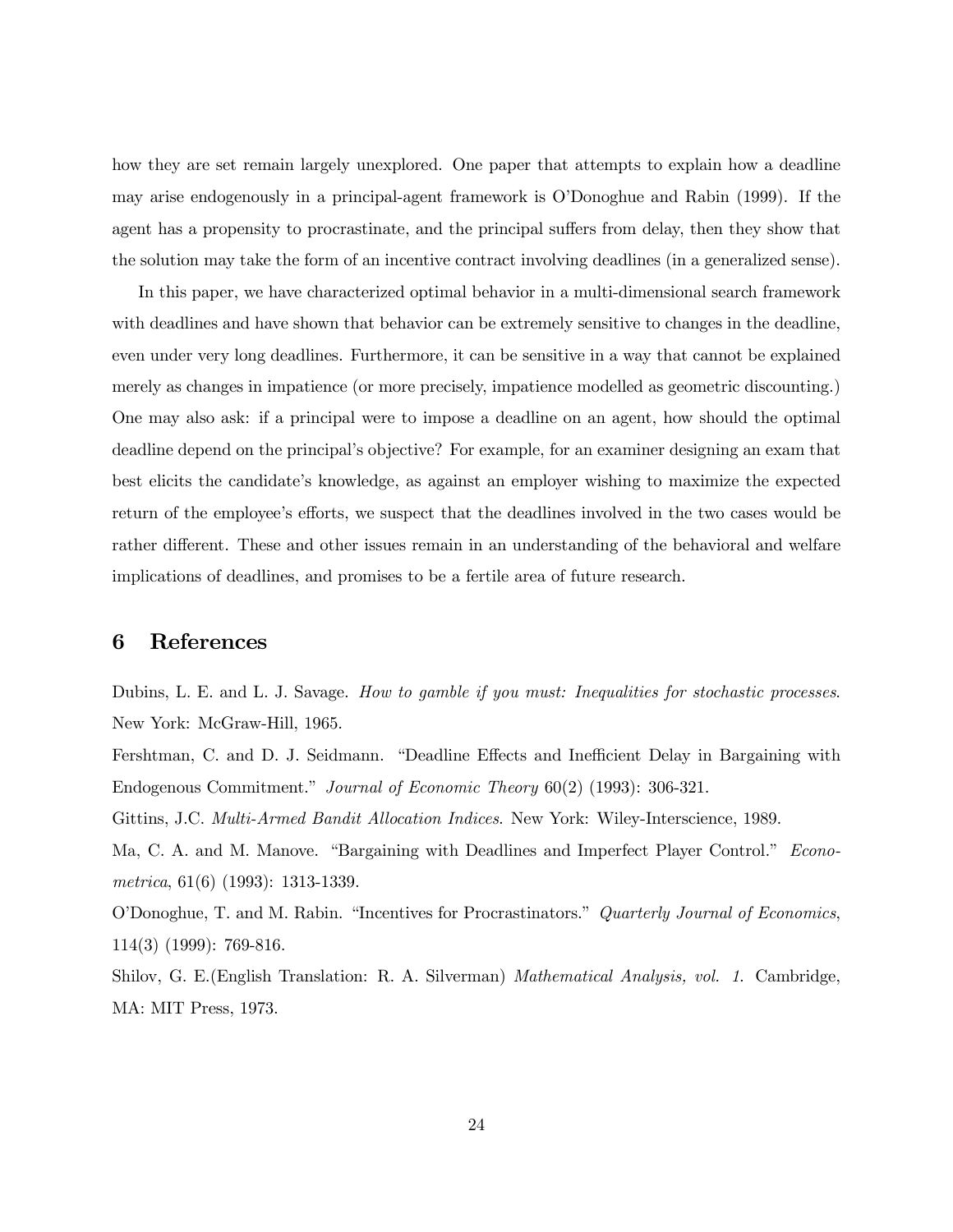## 7 Appendix: Proofs of Propositions

**Proof of Proposition 1.** If the deadline is  $T = 1$ , there is nothing to prove; thus we assume  $T \geq 2$ . Consider all policies **P** which involve *n* attempts on question *A*. Let us denote the pair of true answers to the two questions as  $(A_i, B_j)$ . There are four possibilities: (i) if  $(A_i, B_j)$  lie in the region  $i + j \leq T$ , then all policies would lead to success in both questions and realize the value  $\alpha + \beta$ . (ii) if the pair of true answers lie in the region  $i>n$  and  $j>T-n$ , then all policies in **P** will see n (unsuccessful) attempts on A and  $T - n$  (unsuccessful) attempts on B; none will lead to success in either question and so the realized value is 0. (iii) suppose  $i \leq n$  while  $j > T - i$ ; now, all policies in **P** lead to success in A but failure in B and the realized value is  $\alpha$ . (iv) similarly if  $j \leq T - n$  and  $i > T - j$ , all **P** policies realize the value  $\beta$ . We have thus shown that all policies involving n attempts on A (irrespective of the order of the attempts) produce the same outcome, and *a fortiori* the same value, in every possible state.

**Proof of Proposition 4.** Without loss of generality let us assume that  $f_A(1) = 1$ . We further assume that there does not exist a  $T^*$  such that  $f_A(T)=0$  for all  $T > T^*$ . As will become clear, the construction below can be easily modified to rationalize such a function.

We will now use the following program to construct recursively the g-functions for  $A$  and  $B$ . Take  $s \in (0, 1/2)$  and  $\varepsilon > 0$  such that  $2(1 + \varepsilon) < 1/s$ .

Start with  $g^A(1) = s^2$ ,  $g^B(1) = s$ , and initialize two artificial variables  $j = 2$ , "regime  $A$ " = 1.

For  $t = 2$  to  $\infty$ , do the following recursively:

if  $f_A(t) = t$ ,

(i) if regime  $A = 1$ , increment j by 1; define  $g^{A}(t) = g^{B}(t) = s^{j}$ ; leave "regime A" unchanged.

(ii) if regime  $A \neq 1$ , then set regime  $A = 1$ , define  $g^A(t) = s^{j+2}$ ,  $g^B(t) = (1 + \varepsilon)s^{j+1}$ , and increment  $j$  by 2.

else, if  $f_A(t)=0$ ,

(i) if regime  $A = 0$ , increment j by 1; define  $g^{A}(t) = g^{B}(t) = s^{j}$ ; leave "regime A" unchanged.

(ii) if regime  $A \neq 0$ , then set regime  $A = 0$ , define  $g^A(t) = (1 + \varepsilon)s^{j+1}$ ,  $g^B(t) = s^{j+2}$ , and increment j by 2.

First, we need to verify that what we have constructed are valid probability distributions and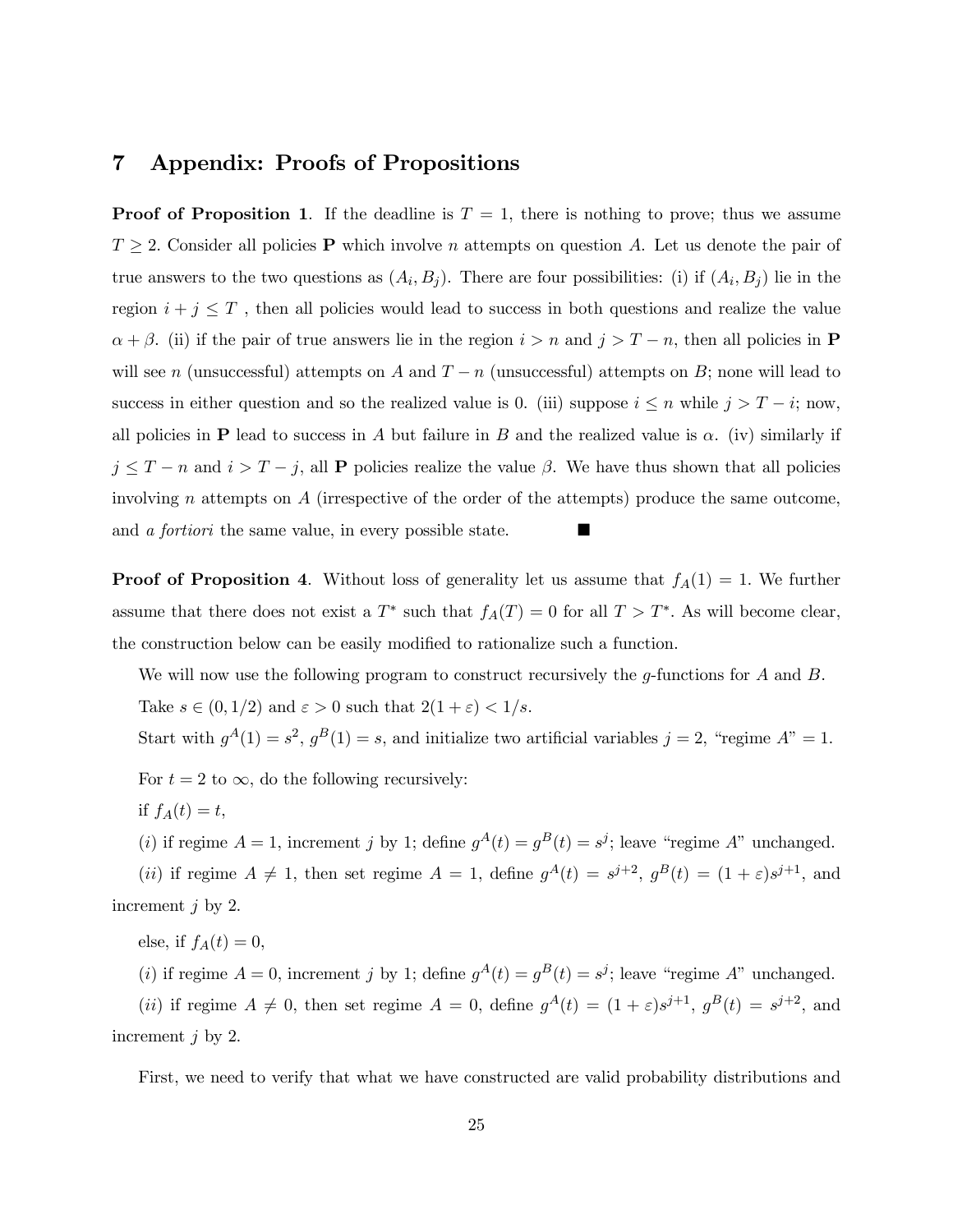secondly that the corresponding probabilities i.e.  ${a_i}_{i=1}^{\infty}$  and  ${b_i}_{i=1}^{\infty}$  are non-decreasing. Using the reciprocal relation (2), we can reformulate the condition of non-increasing probabilities i.e.  $a_i \ge a_{i+1}$  in terms of  $g_i^A$  as:  $g_{i+1}^A \ge 2 - \frac{1}{g_i^A}$ .

By our choice of s and  $\varepsilon$ , we have  $2 - \frac{1}{(1+\varepsilon)s^n} < 0$  for all  $n \geq 1$ ; since  $g^A(t)$  is of the form  $Ks^m$ for some m, with  $K \in \{1, 1 + \varepsilon\}$ , the above condition is clearly satisfied. Secondly,  $\prod_{i=1}^{\infty} g_i^A$  $1 - \sum_{i=1}^{\infty} a_i$ . Since in our construction,  $\prod_{i=1}^{n} g_i^A \le (1 + \varepsilon)^n s^n$ , and  $(1 + \varepsilon)s < 1$ , this implies that  $\prod_{i=1}^{\infty} g_i^A = 0$ ; consequently  $\sum_{i=1}^{\infty} a_i = 1$ , and therefore  $\{a_i\}_{i=1}^{\infty}$  is a valid probability distribution. A similar logic also applies to  ${b_i}_{i=1}^{\infty}$ .

Now, by construction, the hazard rates on both questions are increasing; hence by proposition 3, the optimal policy will generally involve attempts on only A or only on B depending on whether  $\prod_{i=1}^T g_i^A$  is smaller (bigger) than  $\prod_{i=1}^T g_i^B$ . The construction is such that at points of regime switch i.e. say  $f_A(T-1) = T-1$  and  $f_A(T) = 0$ , the exponent on s in the two products  $\prod_{i=1}^T g_i^A$  and  $\prod_{i=1}^{T} g_i^B$  are equal. An extra  $(1 + \varepsilon)$  term is introduced into  $g^A(T)$  to make the former product bigger and thus get "all  $B$ " to be optimal under a deadline of  $T$ .

In general, when regime  $A = 1$  (this occurs when  $f_A(t) = t$ ), the ratio of  $\prod_{i=1}^T g_i^A$  to  $\prod_{i=1}^T g_i^B$ is  $s < 1$ , and thus "all A" is optimal as required; when regime  $A = 0$  (this is when  $f_A(t) = 0$ ) the same ratio is  $1 + \varepsilon$ , and then "all B" is optimal.

**Proof of Proposition 5.** Without loss of generality let us assume that  $f_A(1) = 1$ .

Define the increasing sequence  $x_n = s - \epsilon^n$  with  $0 < \epsilon < \frac{1}{2}$  and  $\epsilon + \frac{1}{2} < s < 1$ .

We will now use the following program to construct recursively the g-functions for  $A$  and  $B$ .

Start with  $g^{A}(t) = g^{B}(t) = s$  for all t, and initialize four artificial variables  $j = 1, n_A = 1$ ,  $n_B = 0$ , "regime  $A" = 1$ . Redefine  $g^A(n_A) = x_1$ .

For  $t = 2$  to  $\infty$ , do the following recursively:

$$
if f_A(t) = f_A(t-1),
$$

- $(i)$  increment  $n_B$  by 1
- (*ii*) if regime  $A = 1$ , then set regime  $A = 0$  and increment j by 1
- (*iii*) redefine  $g^B(n_B) = x_i$ .
- else, if  $f_A(t) \neq f_A(t-1)$ ,
- $(i)$  increment  $n_A$  by 1